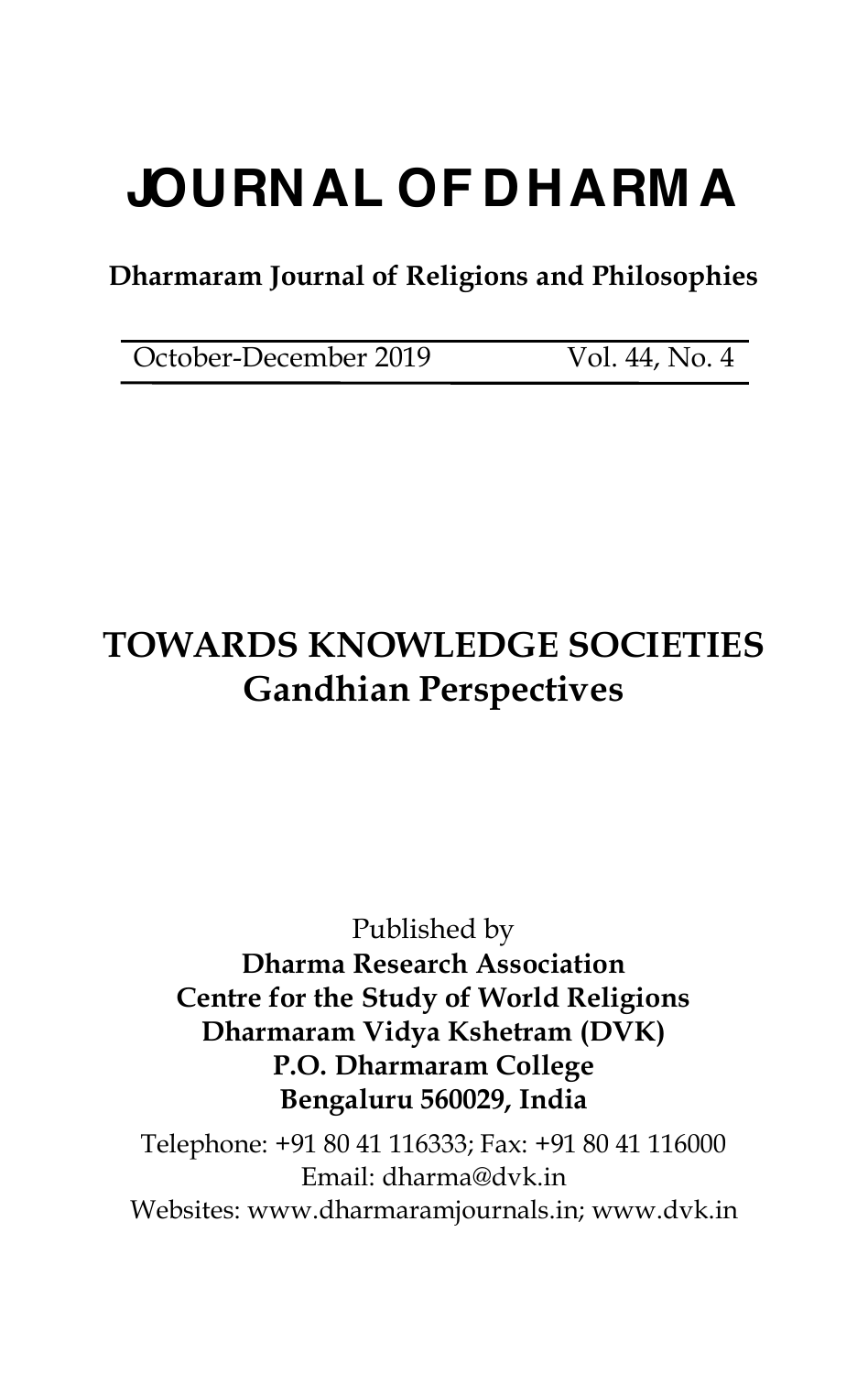# **CONTENT**

| Editorial                                                                                                                          |     |
|------------------------------------------------------------------------------------------------------------------------------------|-----|
| The Uplift of All (Sarvodaya) through the Uplift of the                                                                            | 379 |
| Last (Antyodya): Gandhian Perspectives toward                                                                                      |     |
| Knowledge Societies                                                                                                                |     |
| Jose Nandhikkara                                                                                                                   |     |
| Reconciling Gandhi's Perpetrator<br>and Victimhood<br>Perspectives on Violence: Knowledge, Intersectionality,<br>and Transcendence | 385 |
| Michael Allen                                                                                                                      |     |
| Gandhi's<br>Knowledge<br>and<br>Service:<br>Devotion,<br>Interpretation of the Gita                                                | 405 |
| Namarta Sharma and A. K. Behura                                                                                                    |     |
| Knowledge Societies in the<br>Gandhian<br>Toward<br>Perspective and the Civil Rights Movement<br>Ivory Lyons                       | 427 |
| Stable and Sustainable Knowledge Societies: A Gandhian                                                                             |     |
| Perspective                                                                                                                        | 445 |
| Jeff Shawn Jose                                                                                                                    |     |
| Kuriakose Elias Chavara in the Formation of Human<br>Capital and Its Impact on Indian Society                                      | 471 |
| Deepa Thomas and Kennedy Andrew Thomas                                                                                             |     |
| <b>Book Review</b>                                                                                                                 | 487 |
| Sebastian Alackapally                                                                                                              |     |
| <b>Book Review</b>                                                                                                                 | 489 |
| Anto Amarnad                                                                                                                       |     |
| Subject Index                                                                                                                      | 492 |
| Author Index                                                                                                                       | 495 |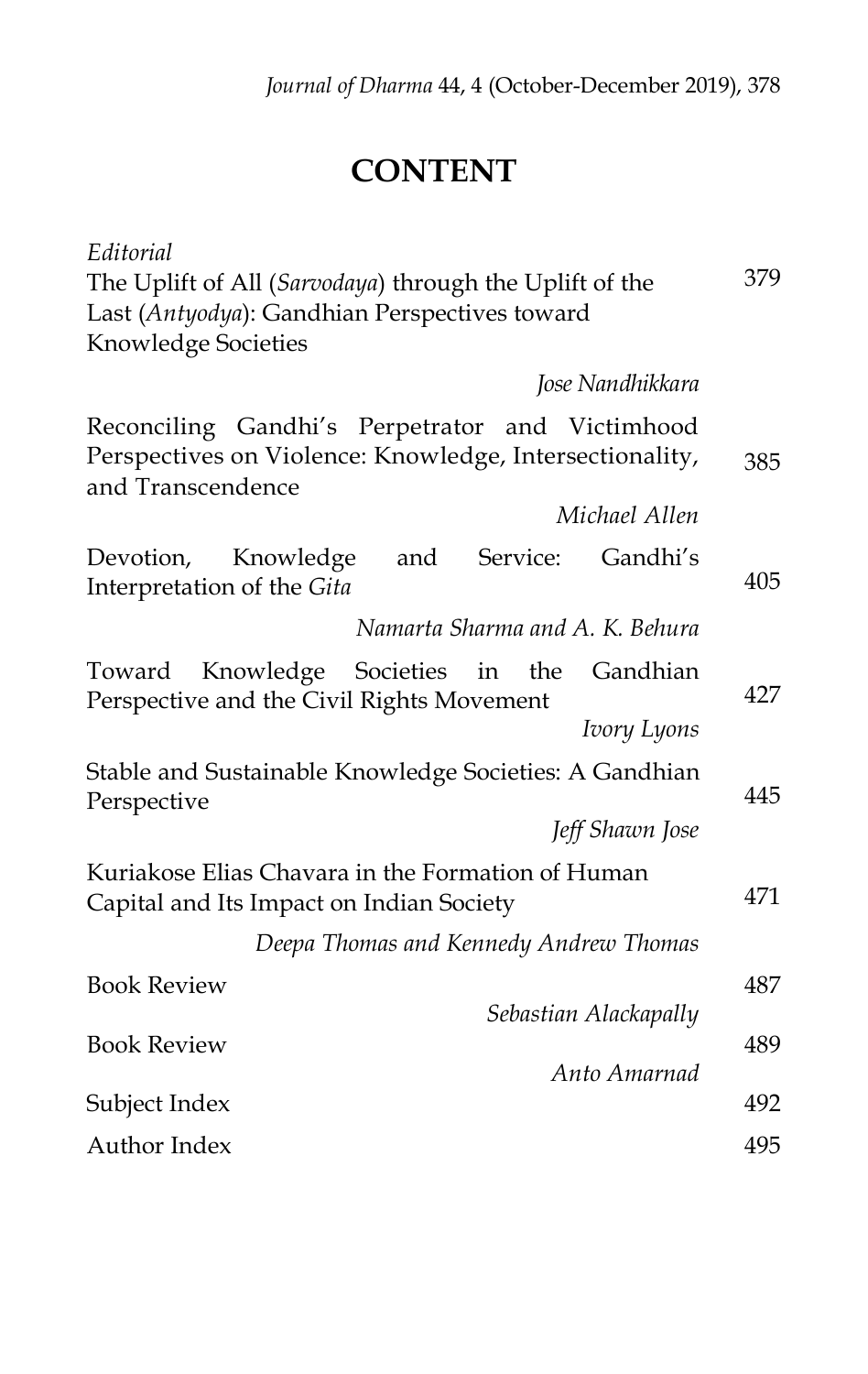## **STABLE AND SUSTAINABLE KNOWLEDGE SOCIETIES: A Gandhian Perspective**

## **Jeff Shawn Jose**<sup>\*</sup>

*Abstract*: This paper examines Gandhian philosophy and practice to reinterpret UNESCO's educational vision towards establishing stable and sustainable knowledge societies. The uniqueness of the Gandhian perspective is its ability to withstand the dominant political, philosophical and religious challenges with its contextually rooted, spiritually oriented, socially responsible and human person centred reinterpretations. UNESCO's educational vision - *Learning: The Treasure Within*  published in 1996 is a catalyst in establishing stable and sustainable knowledge societies. Consistent changes and challenges in knowledge societies necessitates the reinterpretation of this educational vision. The four pillars of learning in this educational vision are analysed together with four aspects of Gandhian philosophy and practice: 'learning to know' and *Nai Talim*, 'learning to do' and ashrams, 'learning to live together' and constructive programme and 'learning to be' and *swaraj*. The paper discusses this confluence of the UNESCO's theoretical approach of four pillars of education with Gandhian pragmatic philosophy and practice to offer a contextually rooted and future-oriented outlook for reinterpreting the educational vision for establishing stable and sustainable knowledge societies.

*Keywords:* Constructive Programme, Education, Four Pillars of Learning, Gandhian Ashram, Jacques Delors, Knowledge Societies, Mahatma Gandhi, *Nai Talim*, *Swaraj,* UNESCO.

<sup>i</sup>**Jeff Shawn Jose** is a PhD student at Tilburg University in the Netherlands. His research is on the theme, "The Role of Religion in Public Sphere according to John Rawls and Mahatma Gandhi: Exploring Reasonable and Spiritual Overlapping Consensus." He authored a book, *National Identity Cards and Human Dignity: A Theological Critique of Aadhaar*.

**<sup>© 2019</sup>** *Journal of Dharma: Dharmaram Journal of Religions and Philosophies* **(DVK, Bangalore), ISSN: 0253-7222**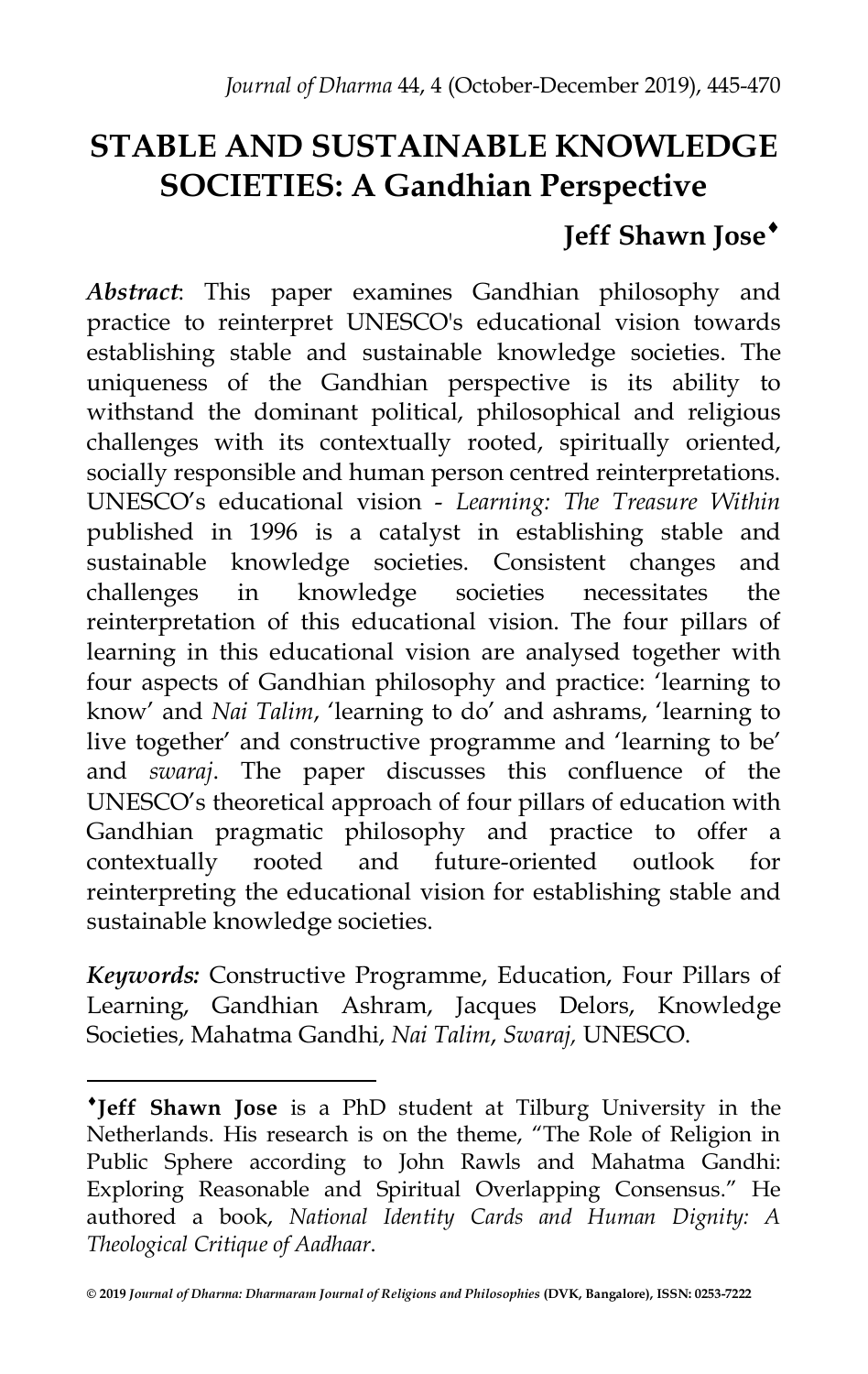#### **1. Introduction**

Knowledge societies present the contemporary world with opportunities and risks. Knowledge is the prime focus of the knowledge societies as opposed to agricultural and industrial societies. Acquiring, processing, and analysing information and their implementation in the technical, social and virtual arena have become productive and fast-paced, leading to overarching changes across disciplines. A plethora of possibilities, which knowledge societies offer, however, do have challenges such as manipulating information for tweaking the output, exploiting information for individual and social discrimination, vulnerability of Internet of Things (IoT) systems and devices in compromising sensitive personal data, harvesting personal information for 'psychographic micro-targeting' especially to influence public opinion during elections and referendums. Together with exploring the immense opportunity offered by knowledge societies for optimum output, there is a need to address the manifold and sophisticated challenges adequately. Legislating laws is only a peripheral solution to confront this challenge. Beyond an external imposition of laws, the education and formation of a human person have to be the focus of stable and sustainable knowledge societies. One such approach identified by UNESCO for the formation of a human person is the four pillars of learning: learning to know, learning to do, learning to live together and learning to be. It can not only be treated as a pedagogical system but also as a guide for lifelong learning. The demanding context of knowledge societies calls for re-interpretation of these four pillars. Gandhian philosophy and practice will be discussed through the structure of these four pillars to reinterpret them and to establish stable and sustainable knowledge societies.

In this analysis, Gandhian basic education programme called *Nai Talim*<sup>1</sup> is the focus of learning to know, the life and activities

<sup>&</sup>lt;sup>1</sup>The word *Nai Talim* can be translated literally as new education. It is also known as basic education. Gandhi presented this educational vision during the Wardha Education Conference held from 22 to 23 October 1937.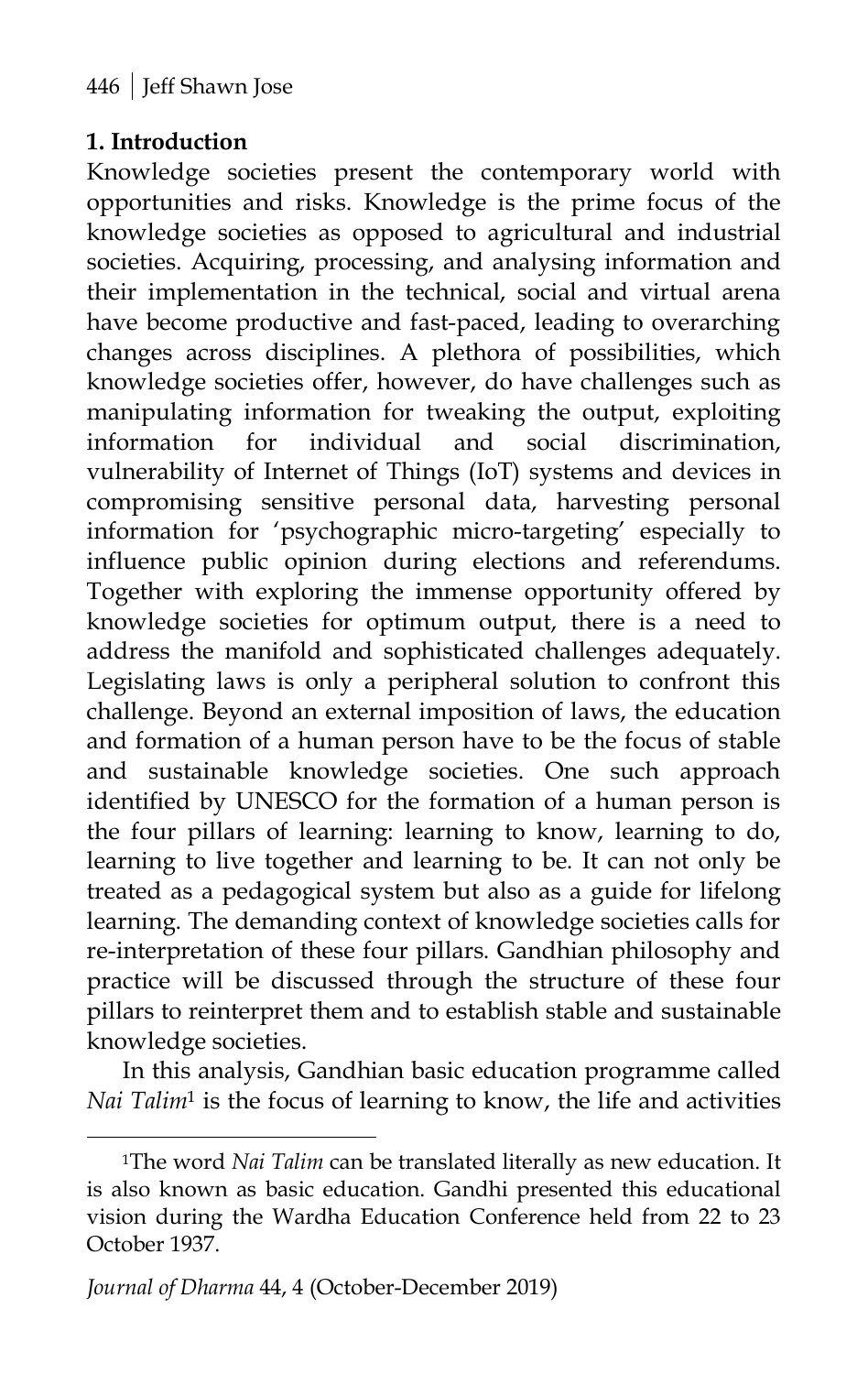in Gandhian ashrams are the focal points of learning to do, Gandhian constructive programme is the focus of learning to live together, and Gandhian vision of self-rule called *swaraj* is the central aspect of learning to be. In exploring the potential of Gandhian insights for the knowledge societies, I will begin by contrasting the idea of knowledge societies with industrial societies based on the perspective of prominent scholars in this field and documents of the United Nations. Then I will shortly discuss the necessity to re-interpret educational vision for knowledge societies from the perspective of UNESCO and the relevance of Gandhi in this re-interpretation. Finally, the four pillars of learning are discussed together with Gandhian philosophy and practice providing insights for establishing stable and sustainable knowledge societies.

#### **2. From Industrial to Knowledge Societies**

 $\overline{a}$ 

Knowledge societies rely on the potential of information and infrastructure of the information and communications technology (ICT) in revolutionizing the way of life. The knowledge society is distinct from agricultural societies and industrial societies. While agricultural societies depended on natural resources to produce food, industrial societies focused on the resource of physical labour with the use of machines to manufacture industrial goods and services. The knowledge societies use the intellectual capability as a crucial resource and ICT as the tool to produce data, information, knowledge and ideas.2 Knowledge societies are also distinct from information societies. Whereas information societies are static with passive and inert information, knowledge societies are interactive with interpretation and processing of information with cognitive capability.3 Access to education enables one in a knowledge

<sup>2</sup>Debal K. Singha Roy, *Identity, Society and Transformative Social Categories: Dynamics of Construction, Configuration and Contestation*, New Delhi: Sage Publishing, 2018, 129-130.

<sup>&</sup>lt;sup>3</sup>Marije van Braak, "On the Influence of Knowledge Societies on the Internal Structure, Content and Purpose of Current Academic Education," *Social Cosmos* 5, no. 1, (2014): 95-101, 95.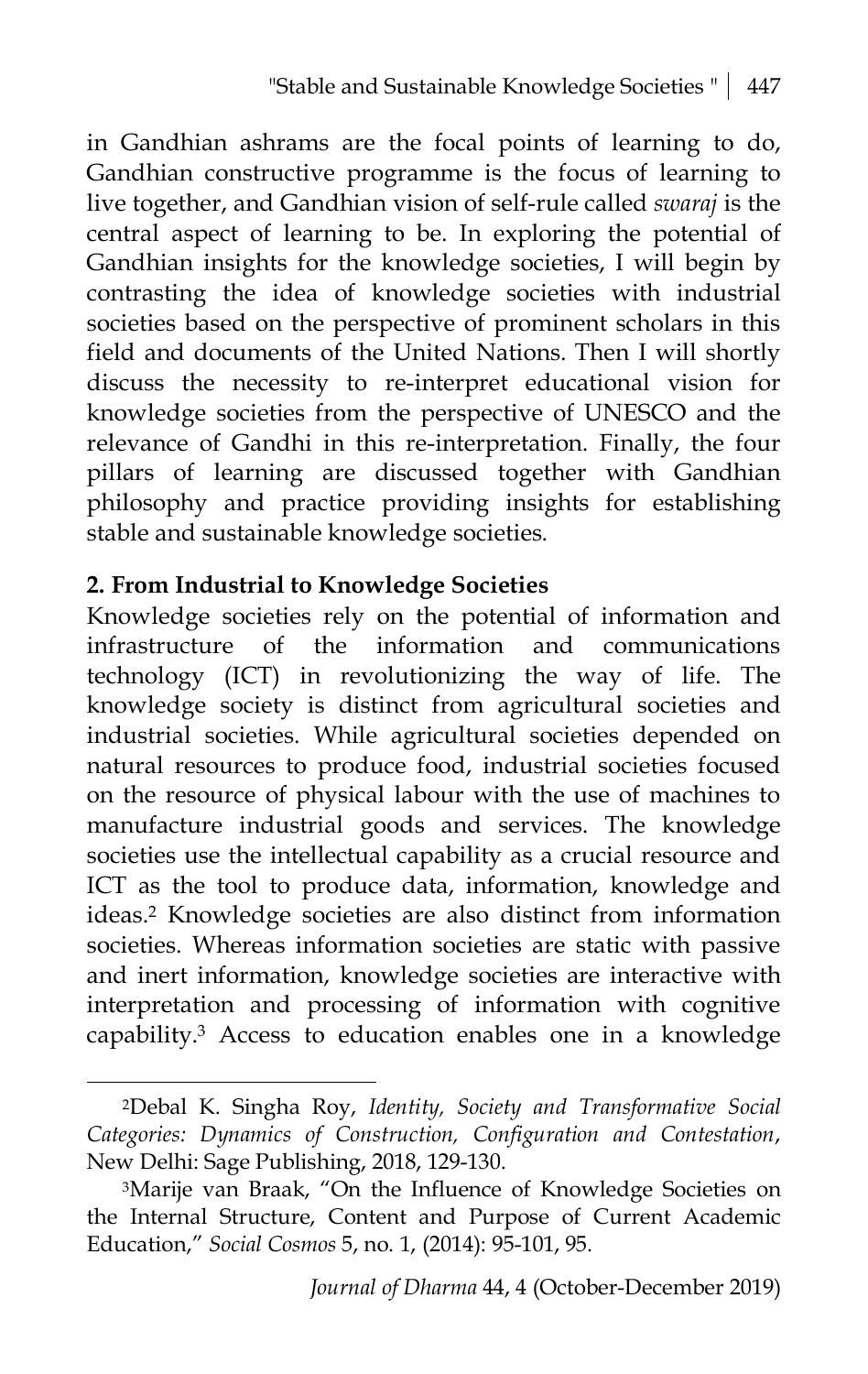$\overline{a}$ 

society "…to master the available information with critical judgement and thinking, and to analyse, sort and incorporate the items they consider most interesting in a knowledge base."4

The shift from an Industrial society to knowledge society has been characterized differently by different authors such as 'postindustrial society,' 'information society' and 'networked society.' Daniel Bell terms the shift as the 'post-industrial society.' He contrasts the shift from industrial to post-industrial society: "Broadly speaking, if industrial society is based on machine technology, post-industrial society is shaped by an intellectual technology. And if capital and labour are the major structural features of industrial society, information and knowledge are those of the post-industrial society."5 Yoneji Masuda, a visionary and project manager in charge of realising Japan's post-Industrial transformation in the 1970s identifies the new society as the 'information society'6. Focusing on technology, he contrasts the differences in the use of technology in the industrial era and information society.

Past systems of innovational technology have always been concerned with material productive power, but the future information society must be built within a completely new framework, with a thorough analysis of the system of computer-communication technology that determines the fundamental nature of information society.7

After listing several comparisons of information society and industrial society, Masuda concludes it with what constitutes the spirit of information society. He states, "The spirit of information

*Journal of Dharma* 44, 4 (October-December 2019)

<sup>4</sup> UNESCO, *Towards Knowledge Societies*, Paris: UNESCO Publishing, 2005, 19.

<sup>5</sup>Daniel Bell, *The Coming of Post-Industrial Society: A Venture in Social Forecasting*, New York: Basic Books, 1999, xci.

<sup>6</sup>Even though Masuda uses the term 'information society' he meant 'knowledge society'. It was used during the initial phase when there was no strict distinction between the terms 'information society' and 'knowledge society'.

<sup>7</sup>Yoneji Masuda, *The Information Society as Post-Industrial Society*, Bethesda: World Future Society, 1981, 29.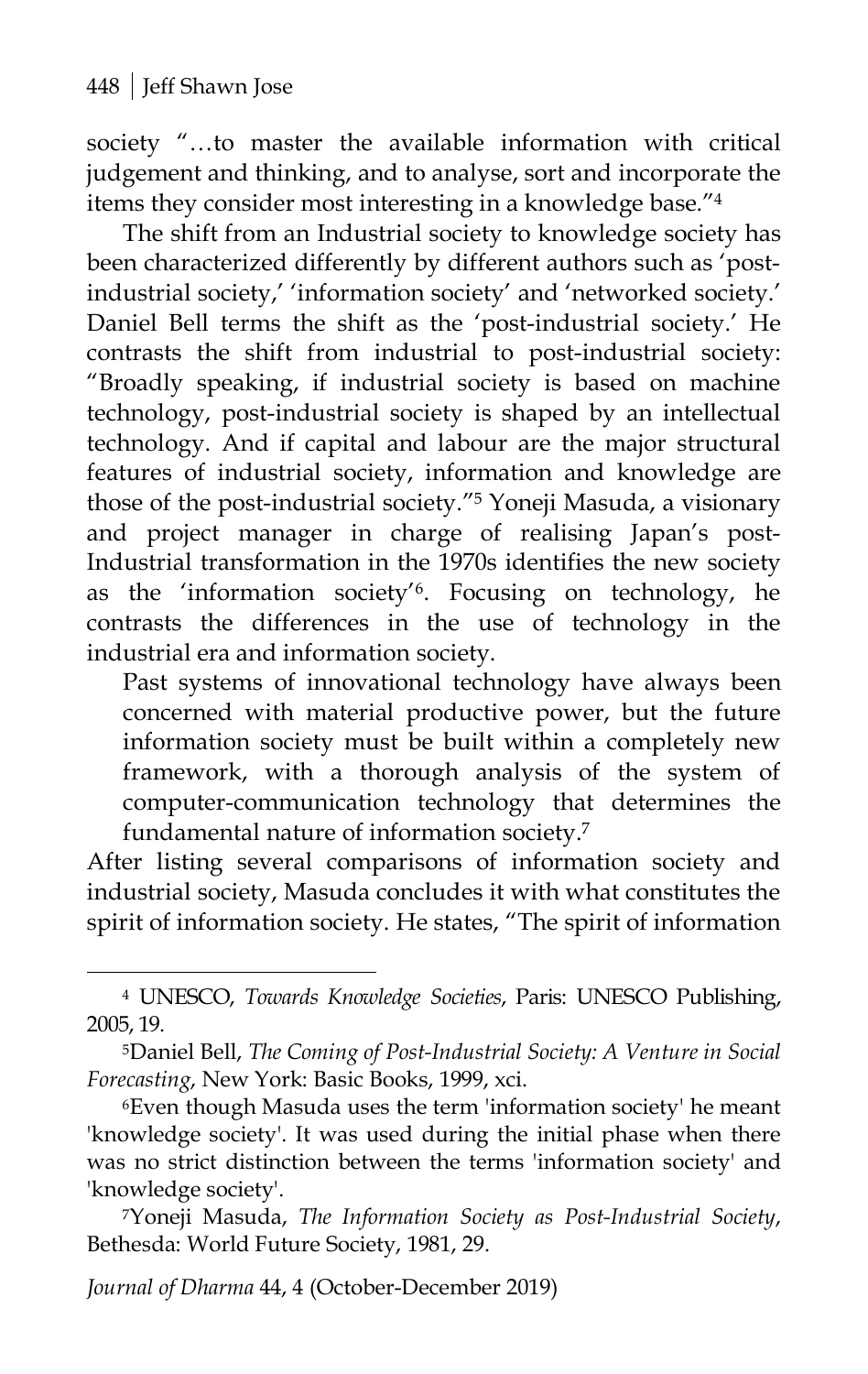society will be the spirit of globalism, a symbiosis in which man and nature can live together in harmony, consisting ethically of strict self-discipline and social contribution."8 Manuel Castells approaches the new society from the perspective of technology and terms it as the 'networked society.' According to him,

All of them have something essential in common: while mainly based on previously existing knowledge, and developed in prolongation of key technologies, they represented a qualitative leap forward in the massive diffusion of technology in commercial and civilian applications because of their accessibility and their decreasing cost with increasing quality.9

One of the critical features of this society is that it is a network: "Networks constitute the new social morphology of our societies, and the diffusion of networking logic substantially modifies the operation and outcomes in processes of production, experience, power and culture."10 He argues that even though the networking aspect of society previously existed, what makes it different now is the fact that "… the new information technology paradigm provides the material basis for its pervasive expansion throughout the entire social structure."11 Even though diversely perceived, all these authors converge on the fact that the society has taken the next step from industrial society to the creation of knowledge society where knowledge and its supporting technology play the prominent role.

The United Nations identifies the potential and challenges in conceiving and nurturing knowledge societies. It clarifies the use of the term knowledge society stating that "The term is rooted in the firm conviction that it is knowledge, not information per se or modern ICT alone, that will redefine and enrich our lives."12

<sup>8</sup>Masuda, *The Information Society as Post-Industrial Society*, 33.

<sup>9</sup>Manuel Castells, *The Rise of the Network Society*, 2nd ed., Chichester: Wiley-Blackwell, 2010, 57.

<sup>10</sup>Castells, *The Rise of the Network Society*, 500.

<sup>11</sup>Castells, *The Rise of the Network Society*, 500.

<sup>12</sup>United Nations Division of Public Administration and Development Management, *Understanding Knowledge Societies: In*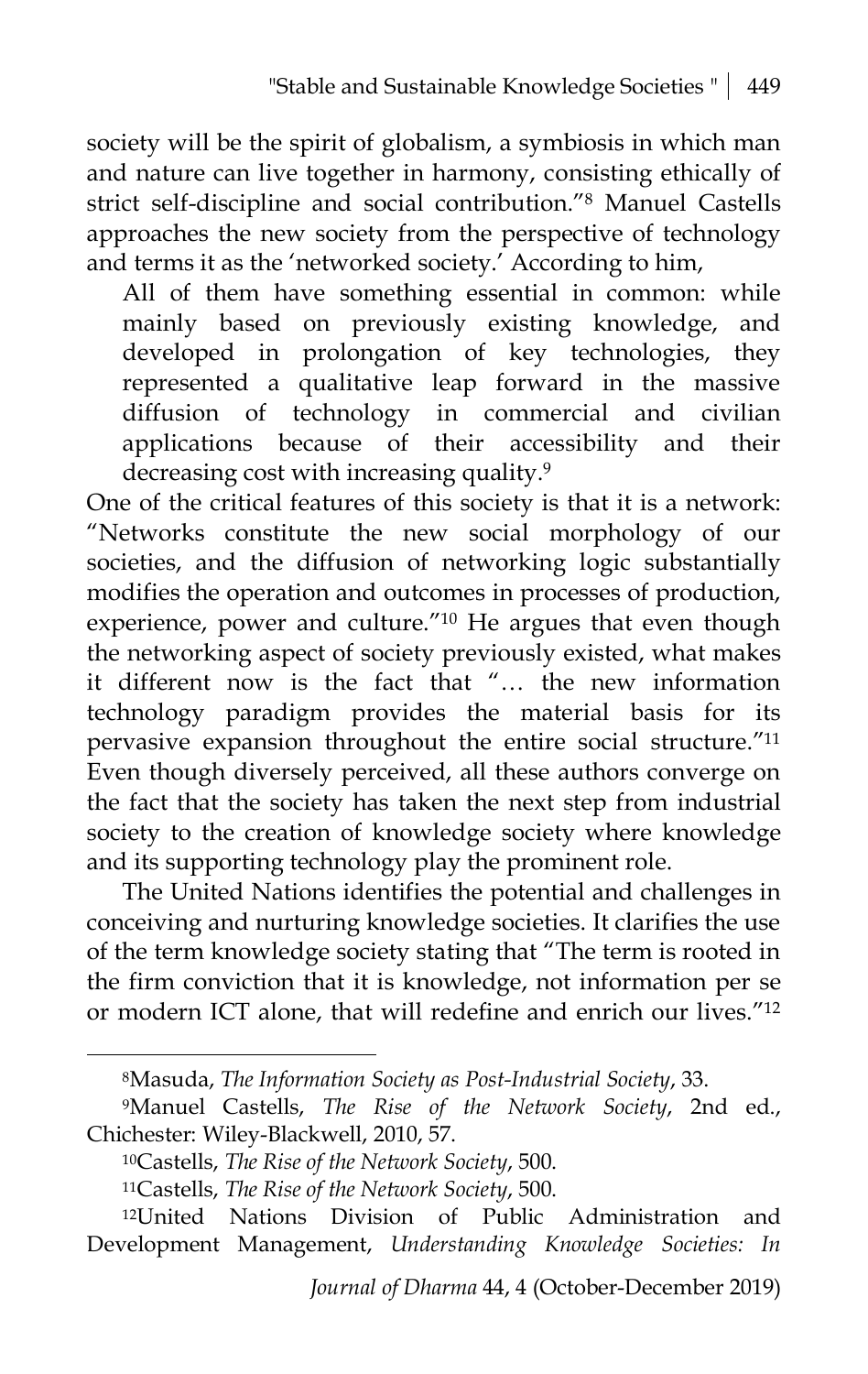Equal and universal access to knowledge and genuine sharing is the cornerstone of knowledge societies to ensure human and sustainable development. Technological developments and internet as public network provide fresh opportunities to strive towards this goal.13 Developing 'capabilities to identify, produce, process, transform, disseminate and use information to build and apply knowledge' assures human development. The social vision has to empower the society by encompassing 'plurality, inclusion, solidarity and participation.' <sup>14</sup> Together with the opportunities, knowledge society also brings up various challenges such as digital divide and commoditization of knowledge. The digital divide widens the knowledge divide and adds to the already existing gap "…in the main areas that make up knowledge (access to information, education, scientific research, and cultural and linguistic diversity) and is the real challenge facing the building of knowledge societies."15 The commoditization of knowledge can result in selling knowledge for unauthorised surveillance and also replace the diversity of cognitive cultures with uniformity of scientific and technological knowledge.16 Taking into account the potentials and challenges UNESCO lists four elements on which a knowledge society must build on: "freedom of expression; universal access to information and knowledge; respect for cultural and linguistic diversity; and quality education for all."17 The four pillars of education is a prerequisite and a preliminary step in realising these broader goals in a knowledge society. It also helps to develop a learning society which goes beyond the confines of 'a set and settled space and time and ensures 'continuous process

*Twenty Questions and Answers with the Index of Knowledge Societies*, New York: United Nations, 2005, 4.

<sup>13</sup>UNESCO, *Towards Knowledge Societies*, 17.

<sup>14</sup>UNESCO, *Towards Knowledge Societies*, 27.

<sup>15</sup>UNESCO, *Towards Knowledge Societies*, 22.

<sup>16</sup>UNESCO, *Towards Knowledge Societies*, 22-23.

<sup>17</sup>UNESCO, "Building Knowledge Societies," [<https://en.unesco.](https://en.unesco.) org/themes/building-knowledge-societies> (14 November 2018).

*Journal of Dharma* 44, 4 (October-December 2019)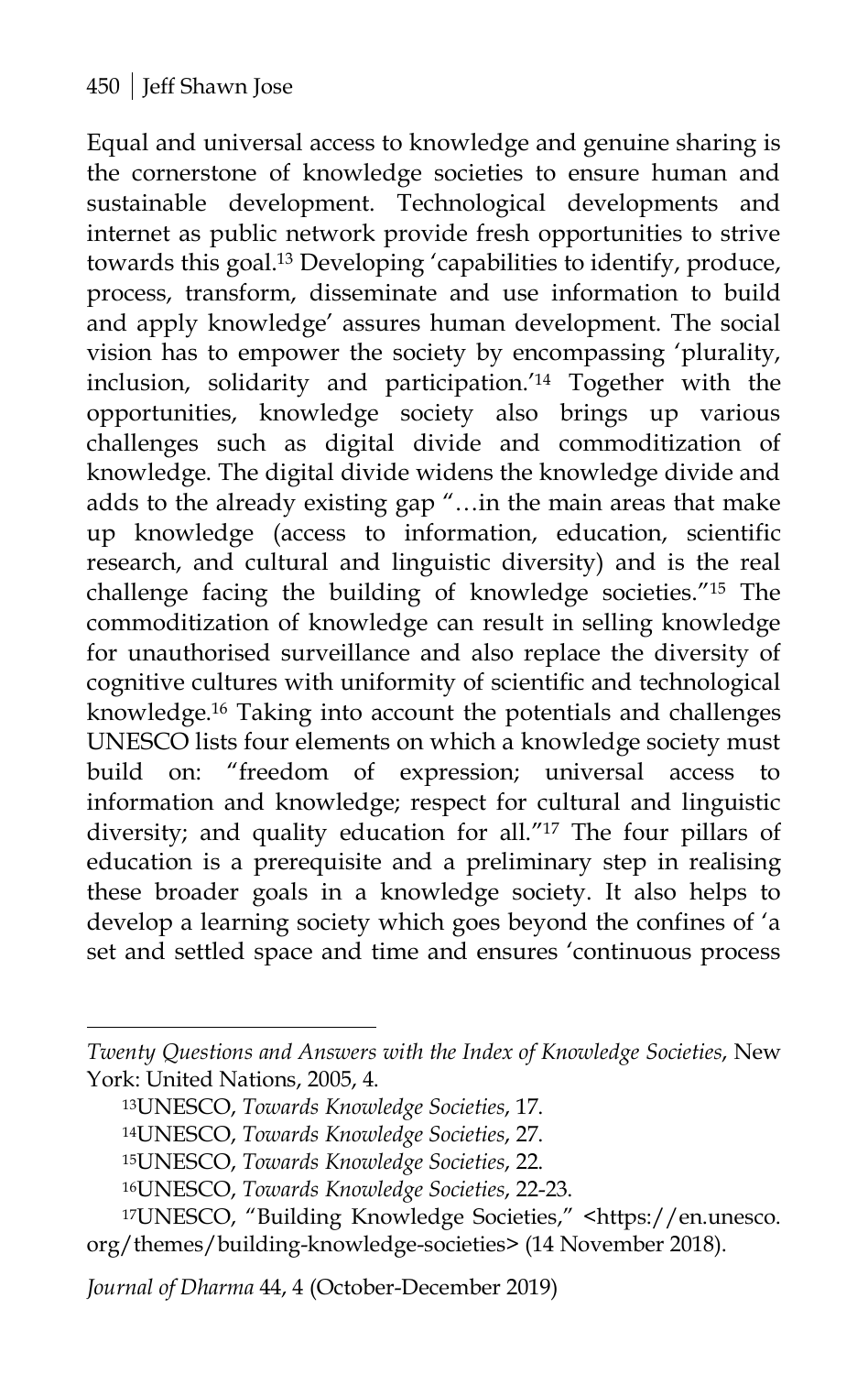of knowledge acquisition and communication.'18 The pillars of education aim at the holistic formation of a human person, which is a lifelong pursuit beyond the confines of school education.

#### **3. Education for Knowledge Societies**

The UNESCO report titled *Learning: The Treasure Within* outlines the education vision for the twenty-first century.19 Among other aspects of educational vision, the report identifies four pillars of education, namely, learning to know, learning to do, learning to live together and learning to be. The report states that these four pillars of education are not limited to a particular phase of life but "…areas of education must be thought and must complement and interpenetrate one another, so that all can derive the greatest benefit throughout their lives, from an everbroadening educational environment."20 The UNESCO document *Rethinking Education: Towards a Global Common Good*, published in 2015, refers to the need for reinterpreting and protecting the four pillars of education. "Their generic nature allows for interpretation of the type of integrated learning required in response to different contexts and time. The pillars themselves might need fresh interpretation …"21 Knowledge societies require a renewed interpretation of the four pillars of learning to explore new opportunities and face complex challenges. Even though information and technology are significant players in the knowledge society, it is ultimately the human person who has to adapt to changes and garner resilience. Thus, there is a need of renewed interpretation of the pillars of learning to bring the focus back to education and

<sup>18</sup>UNESCO, *Towards Knowledge Societies*, 60.

<sup>19</sup>Jacques Delors, et al., *Learning: The Treasure Within: Report to UNESCO of the International Commission on Education for the Twenty-first Century*, Paris: UNESCO Publishing, 1996.

<sup>20</sup>Delors, *Learning: The Treasure Within*, 96.

<sup>21</sup>UNESCO, *Rethinking Education: Towards a Global Common Good*, Paris: UNESCO Publishing, 2015, 39.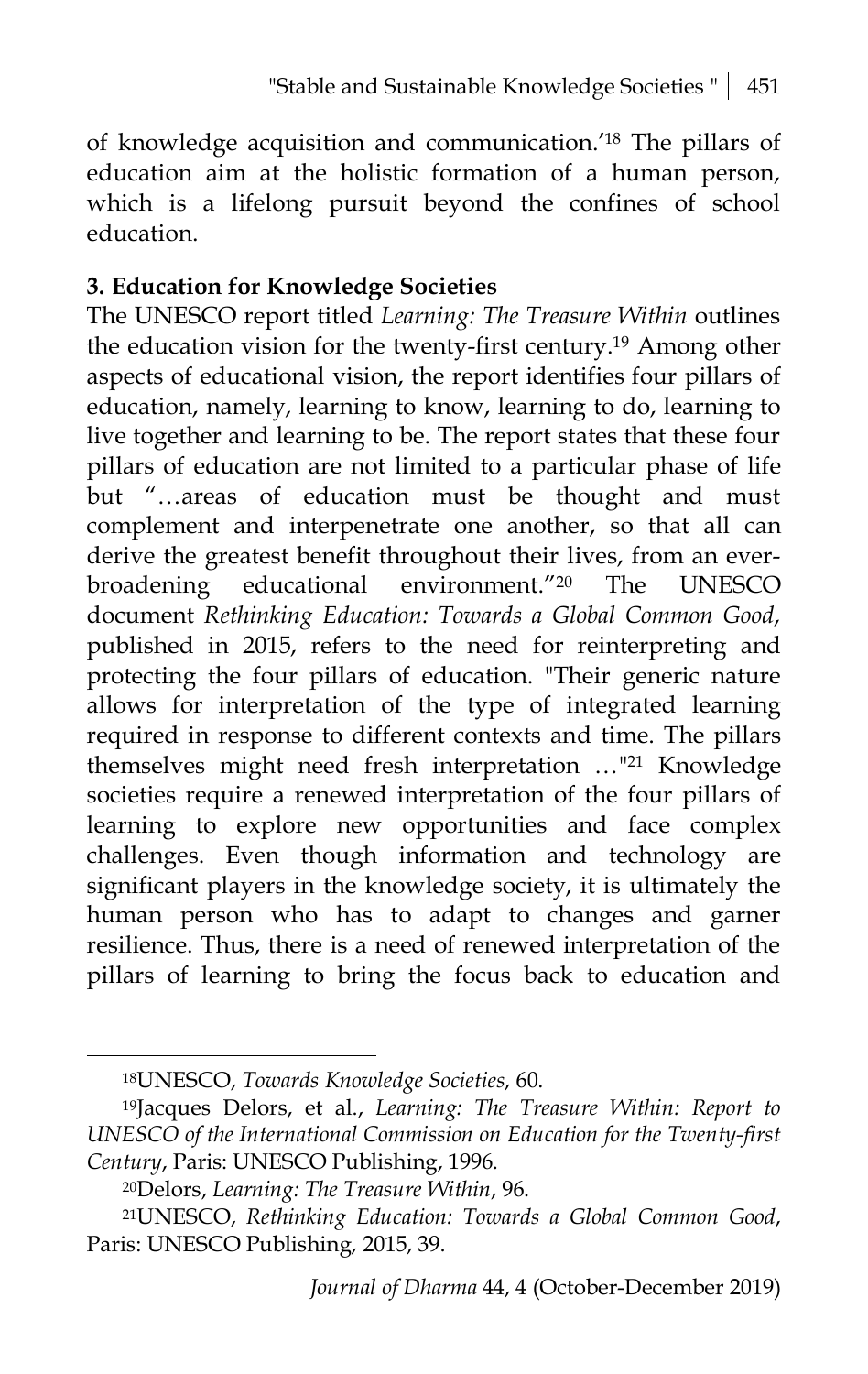formation of the human person rather than submitting oneself to rapidly growing and pervasive technology.

The concepts and insights of Gandhian philosophy and practice are illuminative guides in the renewed interpretation of four pillars of education in the context of knowledge societies. It is one of the ideal contenders in this pursuit because it was a reinterpretation of the tradition and context to respond to the needs of the hour. It provides an alternative vision rooted in Indian context rather than confirming to the then dominant western vision of education, human person and technology implemented by the British in colonial India. The particularities of Gandhian alternative vision might be limited to the historical context, but the spirit of his vision escapes the bounds of history. The spirit of his vision consists of undertaking four discoveries, which can guide the attempt for a renewed interpretation of four pillars for knowledge societies. These four discoveries are: creative and contextual discovery of academic subjects and vocational training, committed discovery of technical and life skills, the open-minded discovery of the other and diligent discovery of the self. These four discoveries can enrich one's response to diverse situations. Nico Stehr defines knowledge "as capacity for action, "22 and argues, "The definition of knowledge as capacity for action strongly indicates that the material realization and implementation of knowledge is open, that it is dependent on or embedded within the context of specific social, economic and intellectual conditions."23 Gandhian vision focuses on the individual who is situated within the context and envisions plans, creates situations and shares insights that would actualise the potential to act in an ideal manner. Well-formed and informed individuals can share and execute a stable and sustainable vision in the knowledge society. The individual plays a prominent role in giving life to a lifeless program code, which can result in the destruction or development of a

*Journal of Dharma* 44, 4 (October-December 2019)

<sup>22</sup>Nico Stehr, "Modern Societies as Knowledge Societies," in *Nico Stehr: Pioneer in the Theory of Society and Knowledge*, ed. Marian T. Adolf, Cham: Springer International Publishing AG, 2018, 309-331,309.

<sup>23</sup>Stehr, "Modern Societies as Knowledge Societies," 316.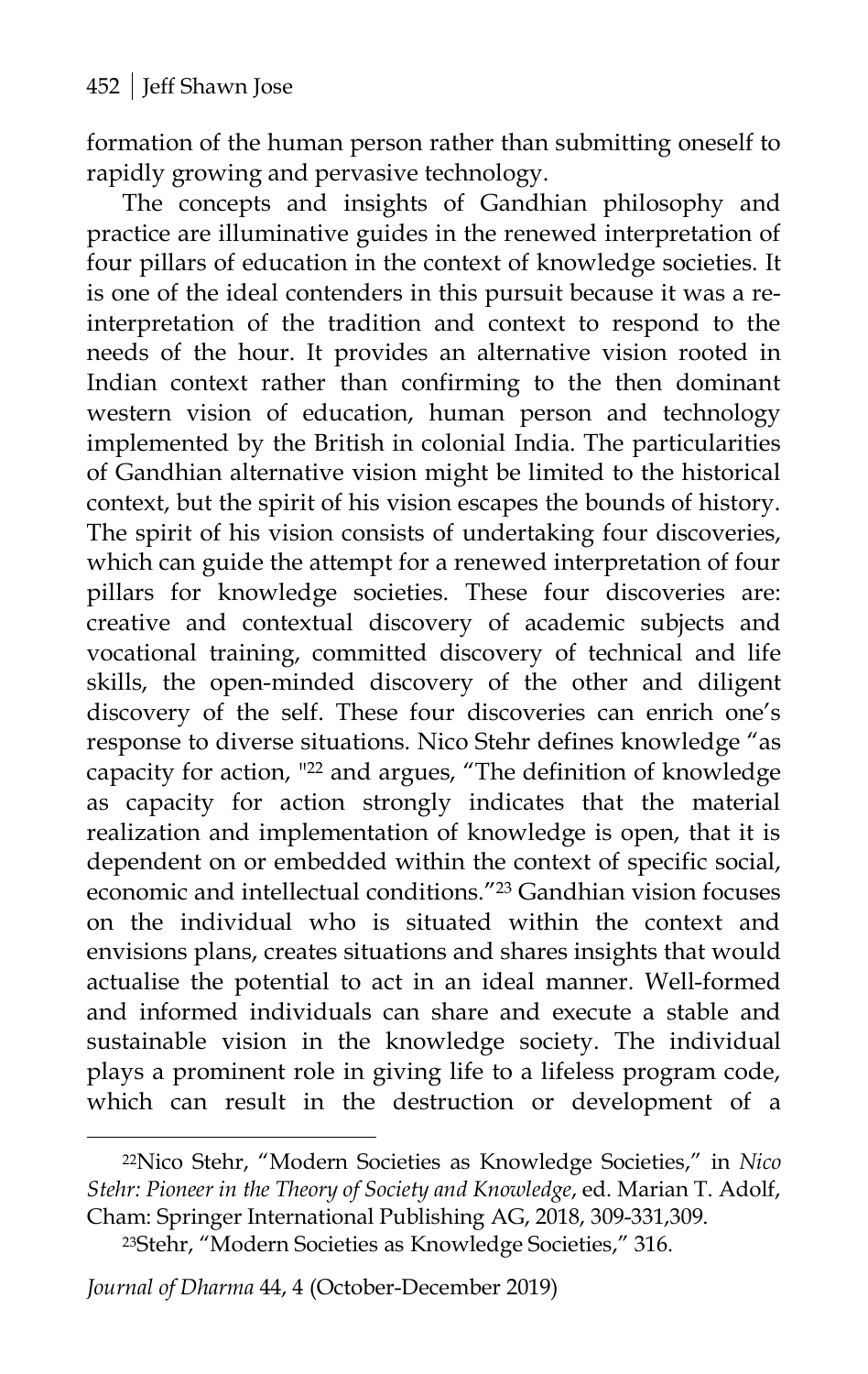knowledge society. Gandhi states, "I have been reading Emerson, Ruskin and Mazzini. I have also been reading the *Upanishads*. All confirm the view that education does not mean a knowledge of letters but it means character building, it means a knowledge of duty."24 Gandhi listed "Knowledge without character" as one among the seven social sins.25

Education for Gandhi was a lifelong process. One of the oftquoted words of Gandhi on education summarizes his vision: "By education I mean an all-round drawing out of the best in child and man-body, mind and spirit. Literacy is not the end of education nor even the beginning. It is only one of the means whereby man and woman can be educated."26 I will begin each of the following four sections with a brief sketch of UNESCO's each of the four pillars of education, and then discuss the Gandhian vision of education based on each of these pillars toward creating a stable and sustainable knowledge society.

#### **3.1 Learning to Know and** *Nai Talim*

 $\overline{a}$ 

Knowledge is the central focus of knowledge societies. Learning to know calls for an educational approach that is rooted in tradition but is open to innovation. The UNESCO report focuses on learning to know as that which goes beyond rote learning. As a means, it enables one to live with dignity by understanding their environment, equipping them with occupational and communication skills. The pleasure of understanding, knowing and discovering are the ends conceived in this approach. Together with a contextual approach, it also emphasizes on embracing scientific methods and inter-disciplinary approach. In

<sup>24</sup>M. K. Gandhi, "Letter to Manilal Gandhi," in *Collected Works of Mahatma Gandhi*, Vol. 09, New Delhi: Publications Division, Ministry of Information and Broadcasting, Government of India, 1963, 208. [Hereafter *Collected Works of Mahatma Gandhi* is abbreviated as CWMG.]

<sup>25</sup>M. K. Gandhi, "Notes" *Indian Opinion* 7, no. 43, (October 22, 1925): 358-360, 360.

<sup>26</sup>M. K. Gandhi, "Criticism Answered" *Harijan* 5, no. 25, (July 31, 1937): 196-198, 197.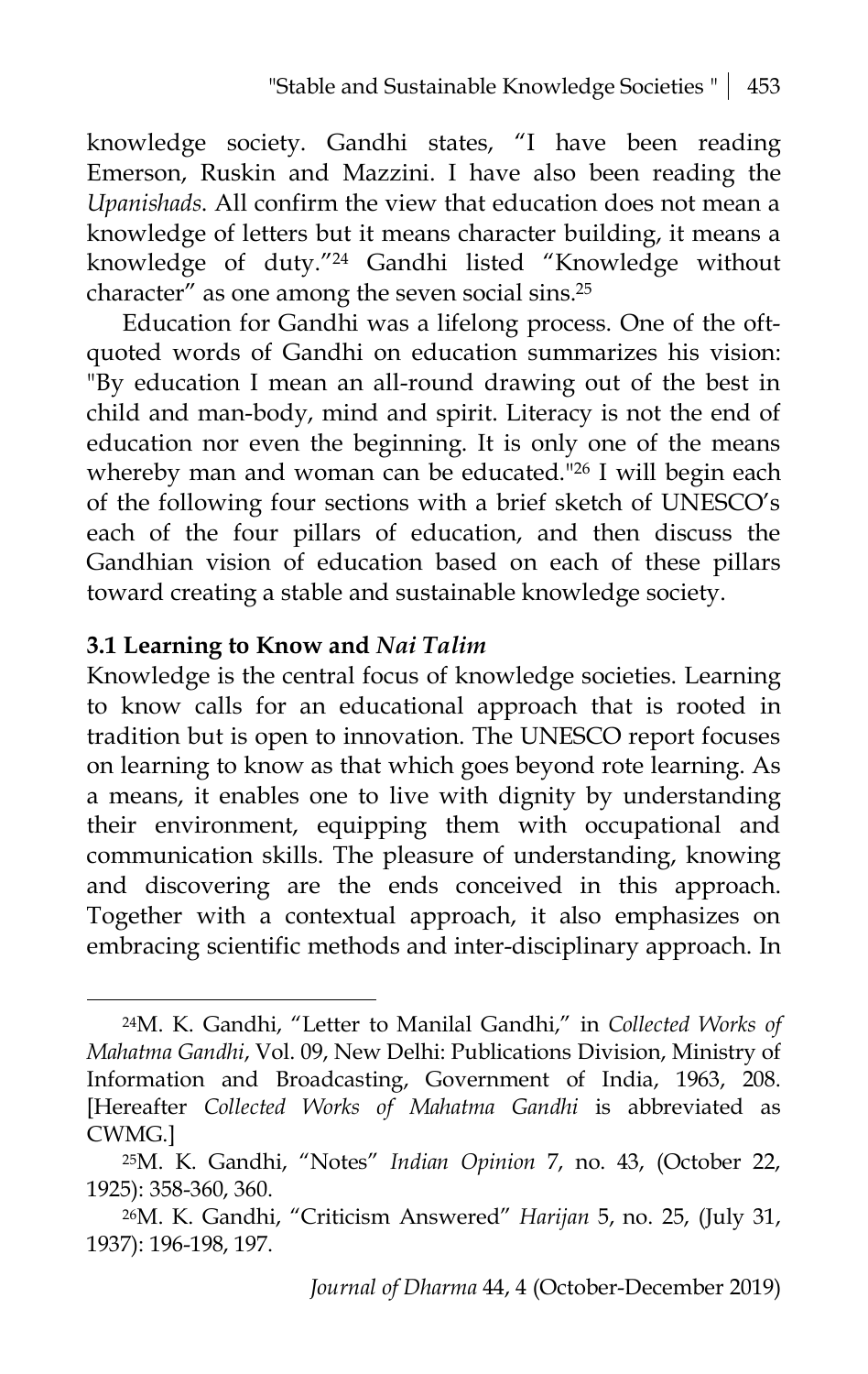the context of the free flow of information across various media platforms the focus is also on developing the power of concentration, memory and thought. Additionally, the understanding of acquiring knowledge as a never-ending process calls for life-long learning together with work and other life experiences. <sup>27</sup> In a short article written fifteen years after the report, Jacques Delors, the president of the commission, identifies two present-day challenges in learning to know: first, sustaining the thirst for knowledge after leaving school, and second, the large number of school dropouts. Pointing to the thirty per cent school dropouts in Spain, he cautions against normalizing the narratives of high profile school dropouts. He states, "Of course, on television, you will hear that one in every hundred thousand of them becomes a top chief executive in the USA and this means you can make it on your own, without going to school … But one person's dream come true is not a solution for everyone."28

*Nai Talim* expresses the Gandhian vision of learning to know. It is a contextual, experiential, academic, vocational and selfsupportive learning system, which has the potential to encourage and sustain the thirst for learning. It provided an alternative to an academic-oriented and English language-based elite British educational system in India and was open to all students irrespective of caste and creed. The focus was on enriching not only rational faculties but also the soul. As Gandhi remarks, "I hold that the highest development of the mind and the soul is possible under such a system of education."29 Shaping the moral output of students was also his priority. He states, "An education which does not teach us to discriminate between good and bad, to assimilate the one and eschew the other is a

<sup>27</sup>Delors, *Learning: The Treasure Within*, 86-88.

<sup>28</sup>Jacques Delors, "The Treasure Within: Learning to Know, Learning to Do, Learning to Live Together and Learning to Be. What is the Value of that Treasure 15 Years after its Publication?" *International Review of Education* 59, no.3 (September 2013) 319–330, 322.

<sup>29</sup>Gandhi, "Criticism Answered," 197.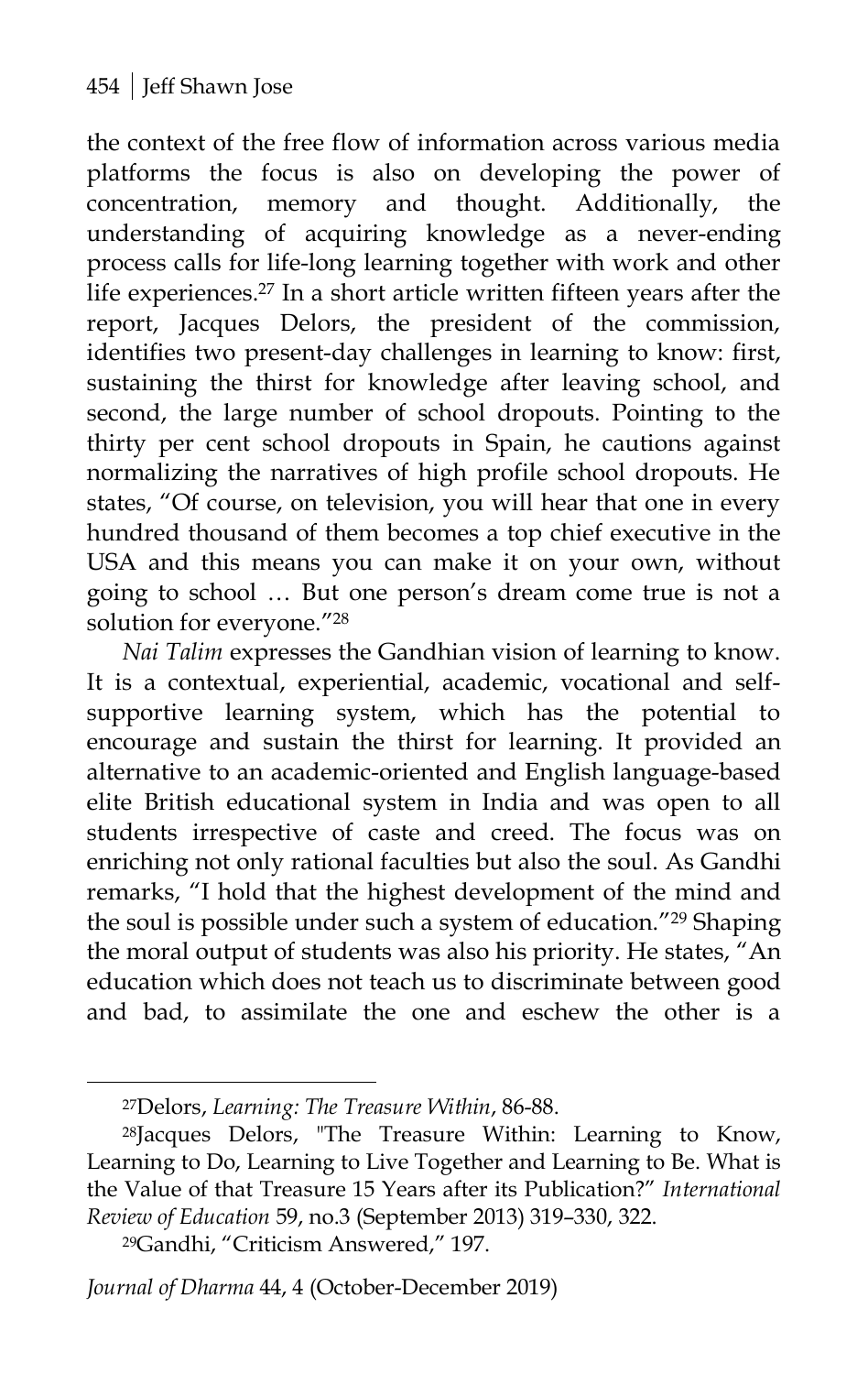misnomer."30 *Nai Talim* was the fruit of Gandhi's experience in education combined with his experiments with truth in Ashrams. As Wojtasik observes, "The educational ideas are joined with experiences of Phoenix and Tolstoy farms in South-Africa or Sabarmati and Sevagram ashrams in India. It is important to consider *Nai Talim* as part of continuous further development according to 'experiments with truth."<sup>31</sup>

Blending of vocational and academic training was a unique feature of *Nai Talim* system of education. Students attained knowledge through the medium of handicrafts. Mahadev Desai reports the Gandhian vision: "The core of his emphasis was not the occupation but education through manual training – all education, of letters, history, geography, mathematics, science, etc., through manual training."32 The twin advantage of such a system was that the students receive both theoretical academic education and practical vocational training. Furthermore, the finished products can be sold to make education self-supporting. Gandhi states that it is a 'fatal mistake' to consider vocational training as separate from education; instead, he insists that vocational training must 'co-relate' knowledge to the craft. He gives the example of spinning to describe this approach. The students have to learn mathematics to report the different aspects such as the amount of yarn produced and the standard rounds it takes to produce it. Moreover, analysing the origin, trade and developments of cotton industry helps to understand subjects such as Geography, History and Economics easily. This can be done explaining the history and geography of those countries associated with cotton production, the economic

<sup>30</sup>M. K. Gandhi, "Wardha Scheme under Fire," *Harijan* 7, no. 2, (February 18, 1939): 13-15, 15.

<sup>31</sup>Gregor Lang Wojtasik, "Transformative Cosmopolitan Education and Gandhi's Relevance Today," *International Journal of Development Education and Global Learning* 10, no. 1 (June 2018) 72–89, 82.

<sup>32</sup>Gandhi shared this vision during an educational conference organized to commemorate the silver jubilee of Marwari Shiksha Mandal, held under the presidentship of Gandhi. Gandhi, "Speech at Educational Conference - I," in CWMG, Vol. 66, 1976, 264.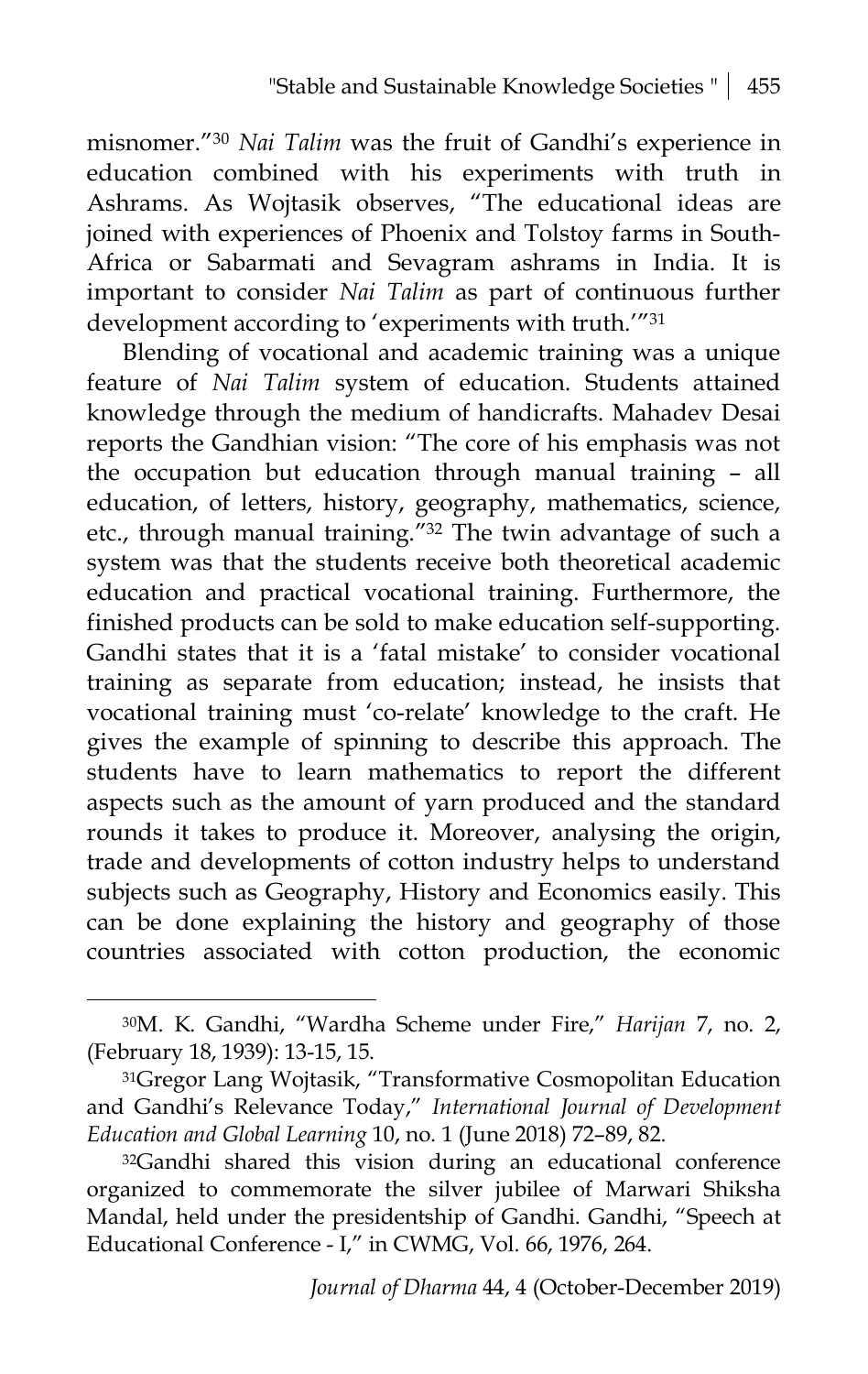aspects associated with the necessity to import cotton, the history of the arrival of East India Company, the destruction of local spinning industry and history of India during and before this period. Scientific reasoning develops as the student understands the progress from wooden disc to brass disc and steel spindle. The type of education Gandhi envisioned is a revolution that requires educationists with an original vision. Gandhi states,

What we need … is educationists with originality, fired with true zeal … use his own faculties of observation and thinking and impart his knowledge to the children through his lips, with the help of a craft … This means a revolution in the method of teaching, a revolution in the teacher's outlook.33

Holzworth observes, "Gandhi envisioned an 'education for life' consisting of five stages: 'pre-basic' education (under age 7), 'basic' education (ages 7-14), 'post-basic' education (ages 15-18), rural universities and 'social' (adult) education."34 Hindustani Talimi Sangh, an independent national educational council, was formed at Sevagram for development and implementation of this project. Mukerji states that the mission of the Sangh was

… to build a cooperative self-sufficient community; a community which will produce its necessities in food, clothing, shelter and tools, not a process of production and commerce but as educational process for a balanced life … and above all a community where man will be respected as a man and there will be no distinction of caste, class or creed; where all religions and faiths of mankind will be equally honoured.35

<sup>33</sup>Gandhi, "Wardha Scheme under Fire," 15.

<sup>34</sup>Simone Holzwarth, "A New Education for 'Young India': Exploring Nai Talim from the Perspective of a Connected History," in *Connecting Histories of Education: Transnational and Cross-Cultural Exchanges in (Post) Colonial Education*, ed. Bagchi Barnita, et al.*,* New York: Berghahn Books, 2014, 126.

<sup>35</sup>S. N. Mukerji, *Education in India: Today and Tomorrow*, Baroda: Acharya Book Depot, 1960, 394.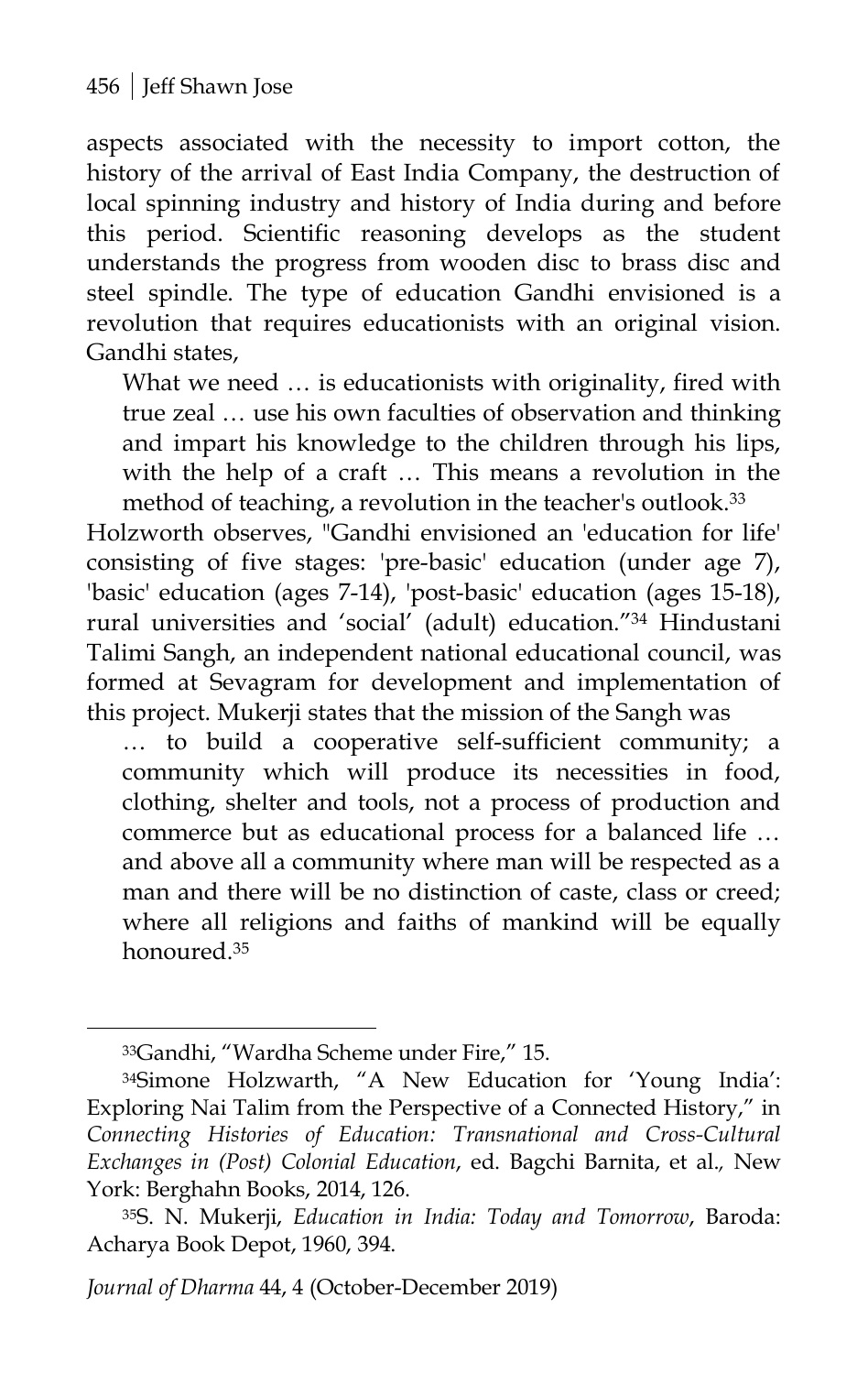He also adds that "Sangh has succeeded in its mission." Thus, together with offering news insights, the Gandhian education vision of *Nai Talim* upholds the spirit of UNESCO's vision of learning to know with its contextual and innovative approach that sustains the quest for lifelong learning which is an essential constituent of a knowledge society.

The essence of *Nai Talim* educational vision in the context of knowledge societies is its emphasis on the creative and contextual discovery of academic subjects and vocational training. It cautions against the blanket implementation of a global system of education across the globe expecting similar results and advocates the necessity to protect, nurture and impart contextual knowledge. The contextual implementation requires understanding the challenges associated with a particular context such as social taboo and poverty. The educational system has to ensure accessibility to all and enable the society to overcome social taboo. Knowledge societies thrive on continually updating technology. Many nations would find it infeasible to implement digital classrooms and updated learning methods leading to a widening digital divide and subsequent discrimination. In such situations, Gandhian education model calls for identifying the abundance of contextual resources rather than inaccessible global technologies. A self-supporting contextual vocational training combined with academic learning would be attractive, experiential, economically viable, reduce dropouts and would sustain the quest for knowledge all through their lives. The developed nations and organisations can offer customizable open-source software and technology for contextual learning rather than implementing and enforcing a one size fits all approach. Furthermore, such a system has the potential to bring diverse traditional knowledge and wisdom to the global arena to enrich knowledge societies.

#### **3.2 Learning to Do and Gandhian Ashrams**

Given the reality of constant changes and requirement of consistent updates in knowledge societies, learning to do equips individuals with technical and life skills to respond to changes. It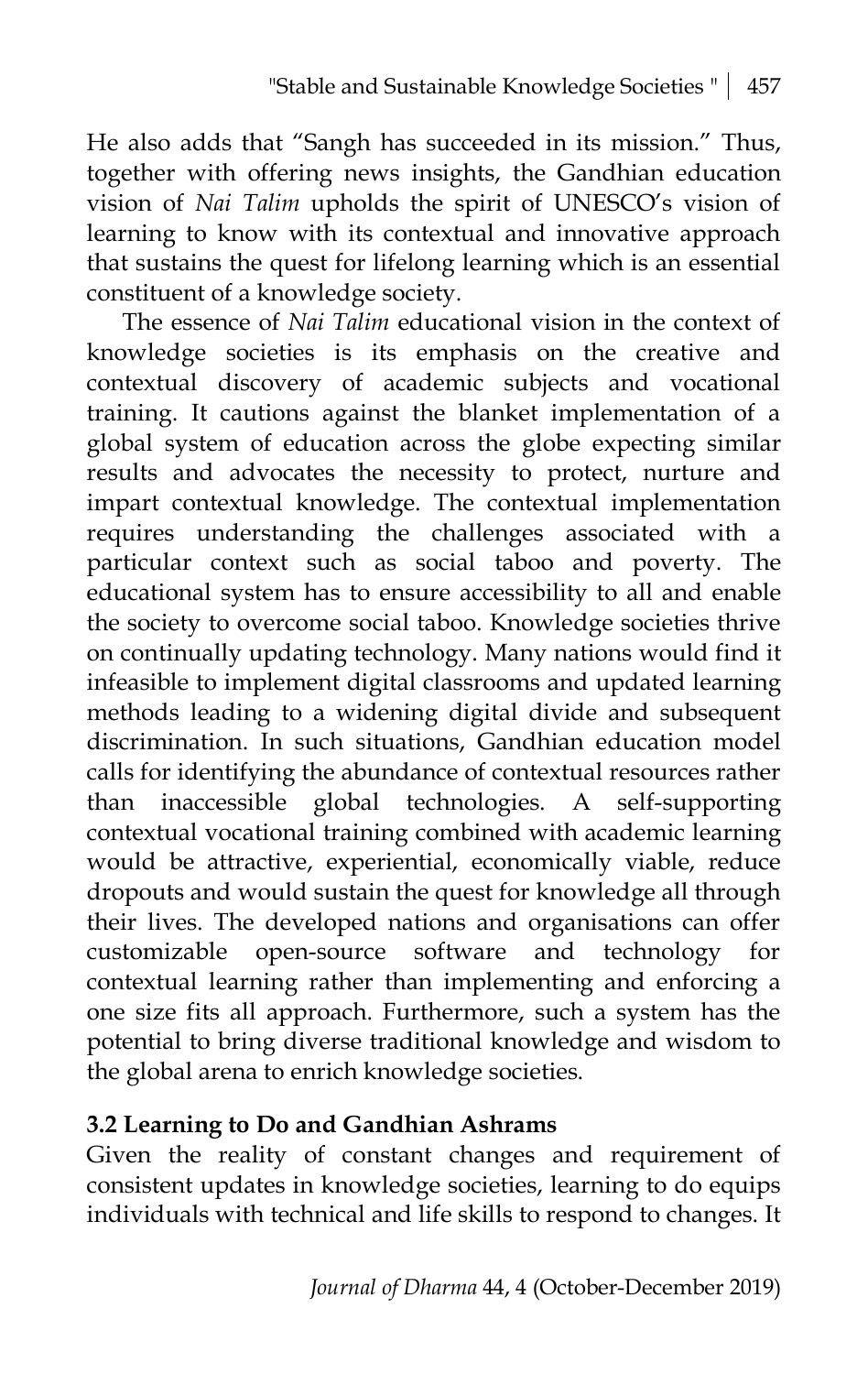focuses on adapting individuals to an unpredictable situation of their future work in a continually innovating environment. The two significant aspects of learning to do are equipping individuals with employability in work situations and adaptability to innovations. In contrast to the industrial society where occupational skills with physical tasks were paramount, the knowledge society requires personal competence and more intellectual and mental work. It calls for a blend of technical skills and life skills. Together with technical education, the individuals have to develop an acceptable social behaviour, aptitude for teamwork, nourish a stable and effective interpersonal relationship, ability to take risks, effective communication and conflict resolution skills. There is an increasing number of opportunities for people with few or no formal qualification based on their behavioural or life skills than intellectual skills. It also emphasizes on blending the scientific culture and access to modern technology with innovations and creativity found in the local context. Furthermore, both developing and developed countries face the challenge of helping people learn to adapt to an uncertain future.<sup>36</sup>

Gandhian ashrams are also education centres equipping the members to confidently face the uncertain future not only with technical skills but also with life skills.37 Life skills have a significant role to play in determining the professional and moral outlook of individuals in exercising the technical skills. The Gandhian ashrams were pragmatic education centres oriented towards experience and practice of life skills and technical skills equipping one to face an uncertain future. As centres of experience, the ashrams offered the opportunity to interact, pray, eat, live and work together with members of different religions, caste and regions. In the ashram school moments of praying together and experiencing other religions,

<sup>36</sup>Delors, *Learning: The Treasure Within*, 88-91.

<sup>&</sup>lt;sup>37</sup>Even though the analysis of Gandhian ashrams seem to be meaningful from the perspective of 'learning to live together', its ingenuity in imparting life skills and technical skills makes it ideal for analysing from the perspective of learning to live together.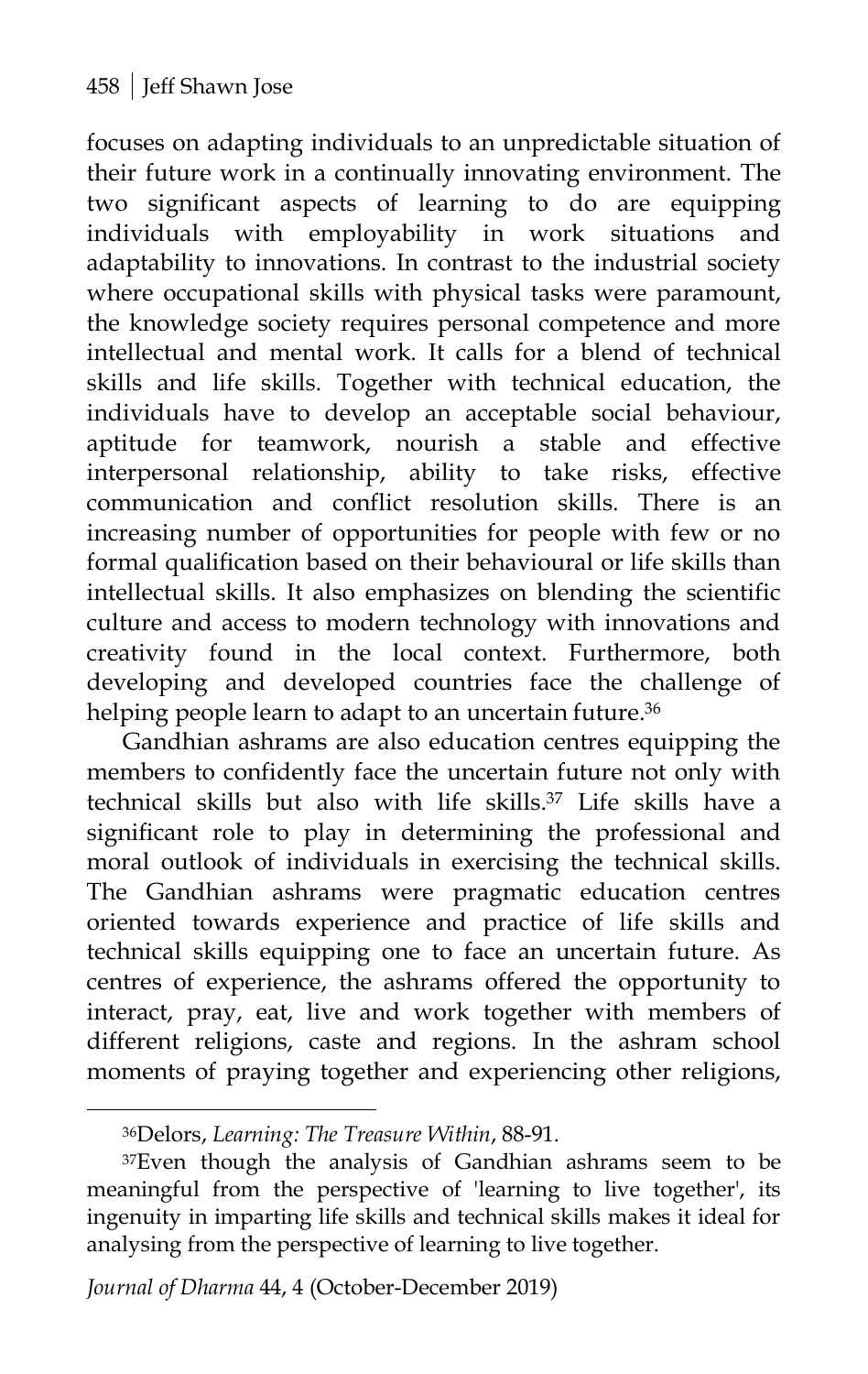preparation of food in public kitchens, dining, and working together were occasions to shape one's life skills. The Gandhian ashrams in South Africa and India were exemplary centres of experiential interaction. One such occasion for interaction was the schools run in the ashrams. The school in Tolstoy farm, one of the first ashrams in South Africa had students from different religions and regions of India. The session on religions and reading from various scriptures equipped the students in such a way that "…while they must remain absolutely true to their own faiths, they should regard with equal respect those of their fellow-pupils."38 Prayers in the ashrams was yet another occasion to experience other religions. Mark Thomson explains the practice of inter-faith prayer practised in the Tolstoy farm, "Before retiring at nine o'clock every night the settlers would join Gandhi in reading from the *Bhagavad Gita* and other religious scriptures, to pray and to sing devotional songs in English, Hindi and Gujarati."<sup>39</sup> The public preparation and eating food together in the ashram was a significant step in overcoming the sectarian, class and caste practices followed by the people in the privacy of their home. The practices such as eating from a common kitchen, cleaning of one's dish, taking turns to clean common pots touched the nerve of caste purity and pollution and the members of the ashram overcame the boundaries through these practices. The ashrams also imparted technical vocational skills. Gandhi also made efforts to impart technical training to members of ashram such as in tailoring and making sandals in South Africa and spinning to produce *khadi* (handwoven cotton cloth) in India. Surendra Bhana highlights the initial efforts, "There was a "tailoring department" responsible for producing clothes generally suitable for outdoor life: trousers, and shirts made up of coarse blue cloth … He specially dispatched Kallenbach to the Marianhill monastery near

<sup>38</sup>Gandhi, "Public Letter to Ratan J. Tata," CWMG, Vol. 11, 1964, 252.

<sup>39</sup>Mark Thomson, *Gandhi and his Ashrams*, Popular Prakashan, 1993, 82 [<https://www.mkgandhi.org/ebks/gandhiebooks.htm>](https://www.mkgandhi.org/ebks/gandhiebooks.htm) (14 March 2018).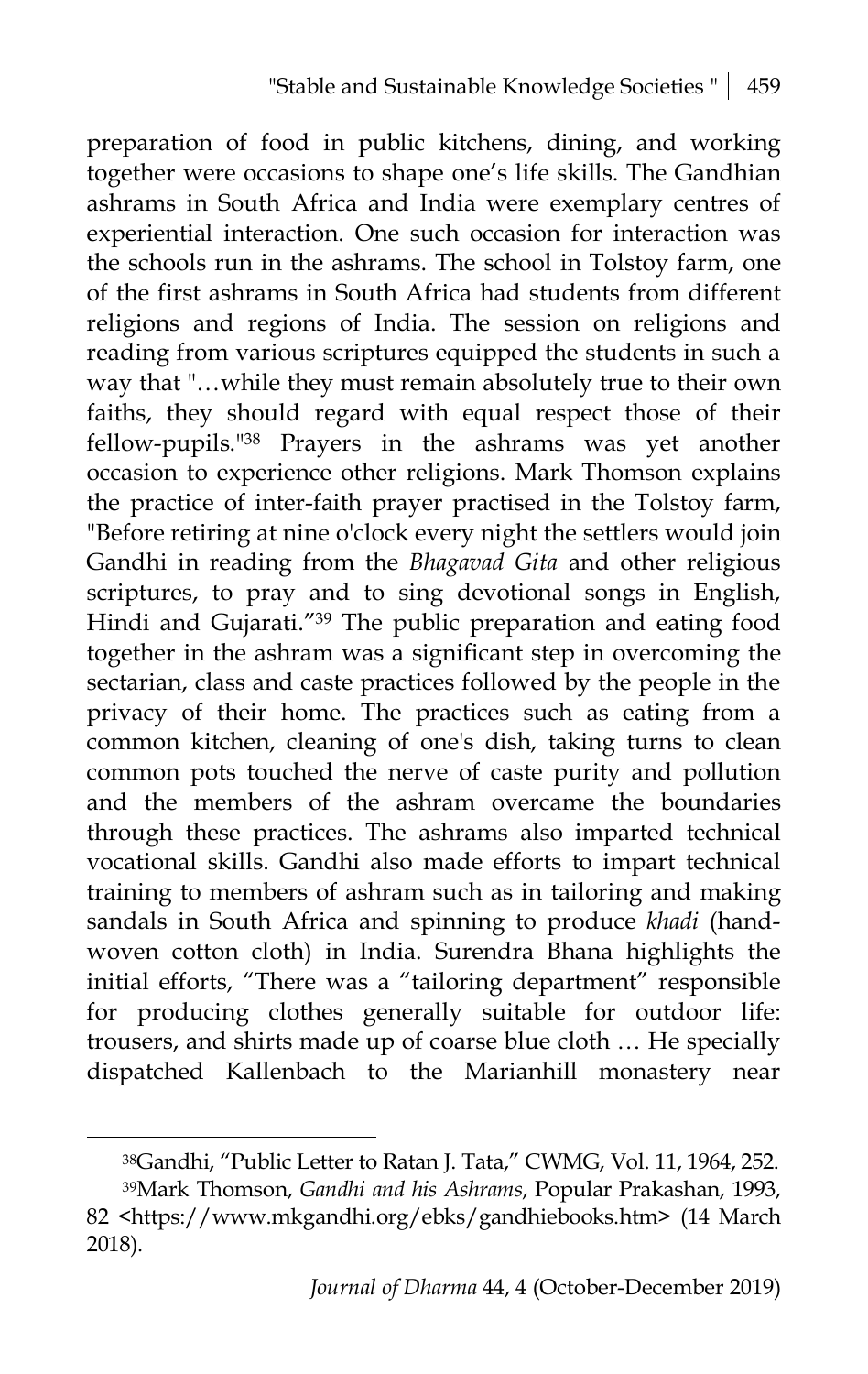$\overline{a}$ 

Pinetown to learn the skill of sandal-making."40Effective teamwork was possible only by the formation of one's character, establishing an inter-personal relationship and equipping oneself to face the problems and finding means to resolve it fearlessly. The practice of life skills and technical skills disciplined the individual to discharge his duties towards himself, others and nature efficiently. Furthermore, the political actions during the time of Indian Independence were hands-on experience to display the discipline acquired.

The ashram communities were centres of disciplined political actions expressed through passive resistance in South Africa to *satyagraha*<sup>41</sup> in India. The long gaps in major political movements<sup>42</sup> led by Gandhi point to such a disciplined formation period. Weber argues that to treat these long periods as 'lulls in Gandhi's life' provides a 'limited view' of reality. The focus during this period was on "self-discovery or antiuntouchability and other social works ... ."43 The ashrams also equipped the *satyagrahis* to undertake the road to consensus. Joan Bondurant states, "The claim for *satyagraha* is that through the operation of non-violent action the truth as judged by the fulfilment of human needs will emerge in the form of a mutually

<sup>40</sup>Surendra Bhana, "The Tolstoy Farm: Gandhi's Experiment in "Co-operative Commonwealth," *South African Historical Journal*, 7, no. 1, (1975): 88-100, 95.

<sup>41</sup>*Satyagraha* in the literal sense means 'holding firmly to truth'. It can also mean 'truth-force' or 'love-force'. *Satyagraha* consist of actions based on truth and non-violence practised in individual and societal level in diverse ways. Political campaigns during Indian freedom struggle was one such way. The one who practises *satyagraha* is called *satyagrahi*.

<sup>42</sup> The major political movements are: non-cooperation movement in 1921-22, civil disobedience movement in 1930-33 and quit India movement in 1942-43.

<sup>43</sup>Thomas Weber, "Gandhi Moves: Intentional Communities and Friendship," in *Rethinking Gandhi and Nonviolent Relationality: Global Perspectives*, ed. Debjani Ganguly and John Docker, Oxon: Routledge, 2007, 83-99, 83.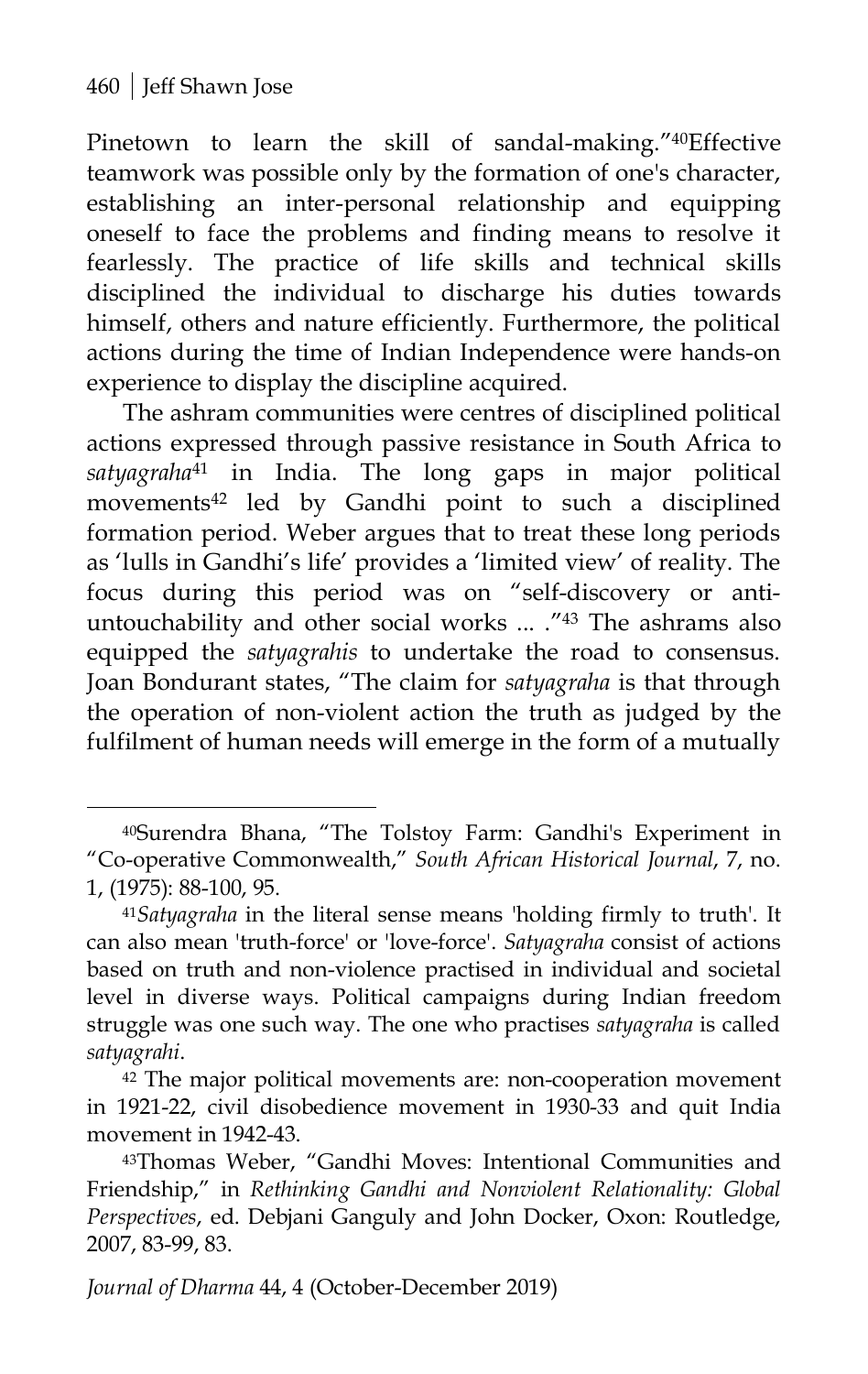satisfactory and agreed-upon solution."44 Basing on Bondurant, Pantham identifies three operating principles of *satyagraha* that leads to consensus: admission of truth as relative, nonviolence and toleration, and the self-suffering of the *satyagrahis*. 45 Furthermore, the ideal experiences and insights of ashram life were shared with the world at large through various modes of communication. *The Collected Works of Mahatma Gandhi*, which contains all the writings and transcripts of speeches consist of 100 volumes with 50,000 pages, covers a period from 1884 to 1948 making it one of the largest collections written by any individual.46 Together with literary, other forms of outreach such as the use of travelling bards, forming choirs and teaching patriotic songs in villages, use of magic lanterns, handwritten posters and graffiti were also used by *satyagrahis* to share the insights from ashram intended towards transforming the society.<sup>47</sup> Thus the ashram formation perspective equips one to respond to personal and societal challenges, especially during unfavourable circumstances and confront discrimination and injustice.

The essence of Gandhian ashrams in reinterpreting the pillar learning to do in knowledge societies is its emphasis on the committed discovery of technical skills and life skills. Knowledge societies rely heavily on technology and attaining technical skills is of high priority. Gandhian vision cautions against an educational approach that prioritises technical skills over life skills. It calls for a balance between technical skills with life skills. Life skills give necessary orientation to work in groups, nurture creativity, create social responsibility and to adapt to rapid changes. Just as Gandhian ashrams were meeting

<sup>44</sup>Joan Valérie Bondurant, *Conquest of Violence: The Gandhian Philosophy of Conflict*, Berkely: University of California Press, 1969, 195.

<sup>45</sup>Thomas Pantham, "Thinking with Mahatma Gandhi: Beyond Liberal Democracy," *Political Theory* 11, no. 2, (May 1983): 165-188, 179.

<sup>46</sup>Peter Gonsalves, *Clothing for Liberation: A Communication Analysis of Gandhi's Swadeshi Revolution*, Los Angeles: Sage Publication, 2010, 4.

<sup>47</sup>Nikhil Chakravarty, "Mahatma Gandhi: The Great Communicator," *Gandhi Marg* 16, no. 4, (January 1995): 389-397, 393.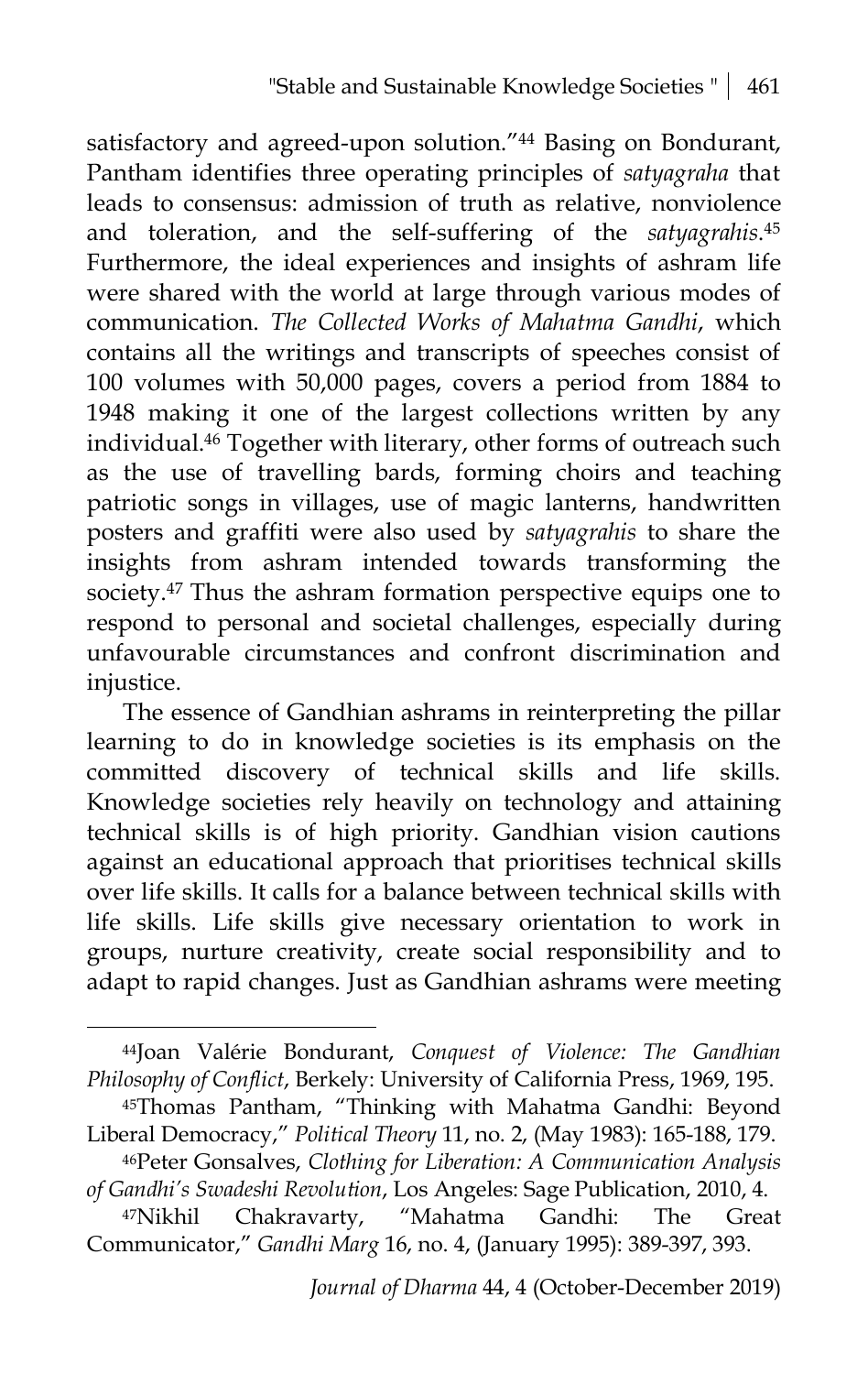points of the other with a diversity of region, religion, philosophy and character, imparting education should also create such occasion in schools to understand the other. These interactions orient the individuals to overcome prejudices and discriminations, choose consensus than combat and above all to use technology for the betterment of society. Furthermore, it emphasizes the centrality of the human person in the uncertain future of the constantly evolving knowledge societies. In moments of challenges, it is the warmth of human interaction that can lead us to the shores of hope.

#### **3.3 Learning to Live Together and Constructive Programme**

Learning to live together is an essential focus in education to ensure peaceful coexistence in a knowledge society. It explores the possibility of resolving conflicts and establishing peace by developing respect for individuals from diverse backgrounds and cultures and upholding various spiritual values. Teaching non-violence in schools is one of the means to overcome prejudice. However, a competitive spirit, quest for individual success, ruthless economic warfare, and the increasing rich and poor division pose more challenges. Education should face these challenges by the twin foci of enabling the gradual discovery of others and create occasions that could enhance the experiences of shared purposes throughout life. Subjects such as geography, foreign languages and literature have to be taught in such a way that it creates awareness about the diversity, similarities and interdependence of the human race. It also calls for helping the individual to know oneself so that they could better understand the other. Teachers have to be role models who can guide students to encounter others through dialogue and debate. Learning to live together also encourages collective efforts such as involvement in sports, cultural and social activities, which has the power to erase the tensions between social classes and nationalities. Educational organizations and voluntary bodies have to provide occasions for these joint efforts even after the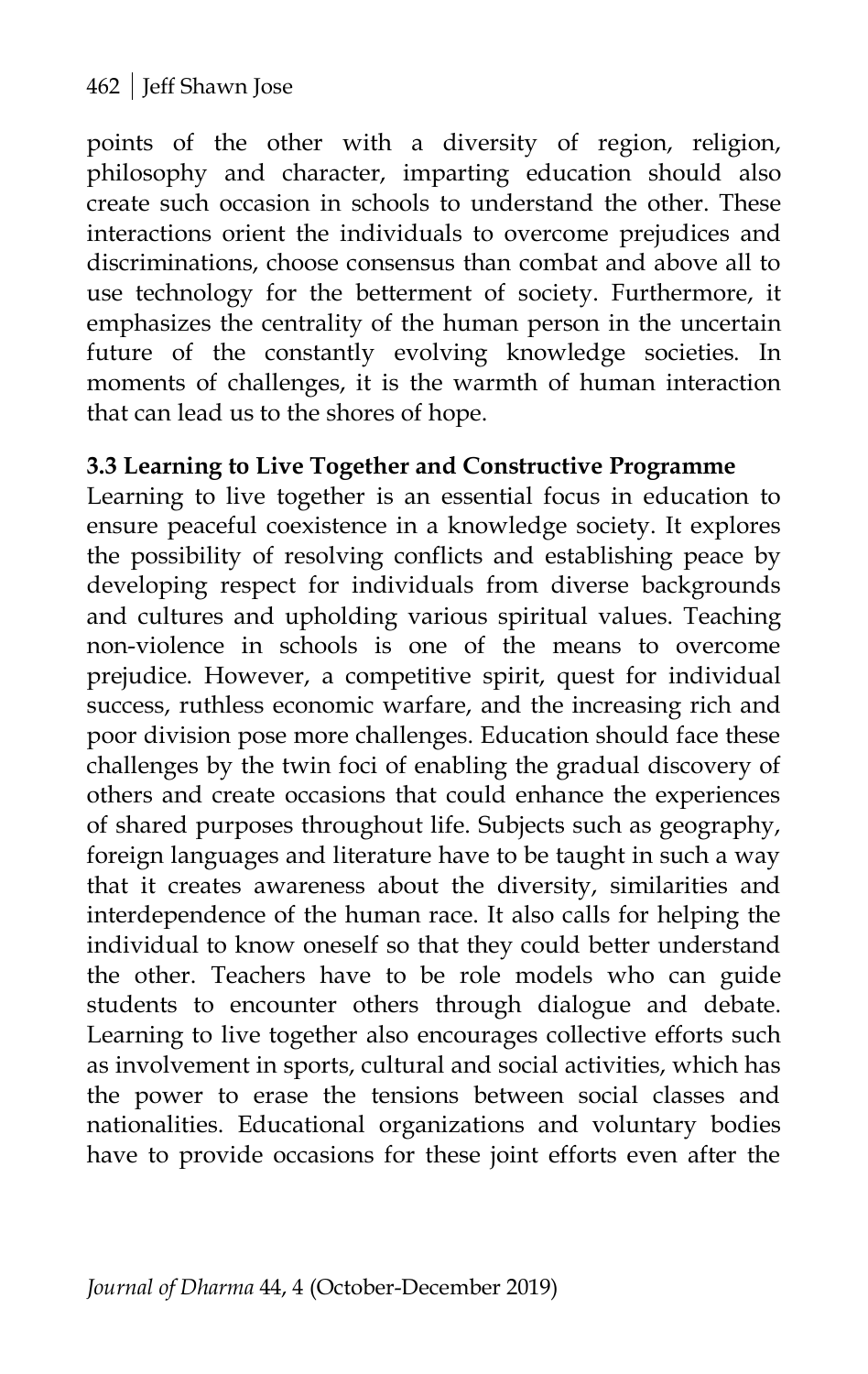students leave school to facilitate the quest for peaceful coexistence.48

Gandhi offers the pragmatic vision of learning to live together in the constructive programme that is oriented towards gradual discovery of the other and working together towards shared purposes. The constructive programme conceives the overall development of society taking into account the spiritual, social, and economic aspects. The spirit of truth and nonviolence pervades this initiative too. According to Gandhi,

The constructive programme may otherwise and more fittingly be called construction of *poorna swaraj* or complete Independence by truthful and non-violent means…[it] means the independence of every unit, be it the humblest of the nation, without distinction of race, colour or creed.49

Hardiman outlines the principles associated with the constructive programme: "The programme incorporated principles such as *swadeshi* (home based production), in which a village, locality or nation would be as self-reliant as possible, *sarvodaya* (commitment to public welfare) and *aparigraha* (nonpossessiveness)."50 It also focused on several aspects such as communal unity, removal of untouchability, prohibition, *khadi*, other village industries, village sanitation, new or basic education, adult education, women, education in health and hygiene, provincial language, the national language, and economic equality.

The spirit of identifying shared purposes in life consists not only in ensuring communal harmony but also in ensuring economic prosperity and social justice. The gradual discovery of the other and identifying the shared purposes in Gandhian context was necessitated to overcome the lingering suspicion, mutual contempt, dangerous rivalry and widening divisions among religious communities. Thus communal unity appears

<sup>48</sup>Delors, *Learning: The Treasure Within*, 91-94.

<sup>49</sup>M. K. Gandhi, *Constructive Programme: Its Meaning and Place*, 1941, Ahmedabad: Navajivan Publishing House, 2014, 5.

<sup>50</sup>David Hardiman, *Gandhi in his Time and Ours*, London: C. Hurst & Co. Publishers, 2003, 77.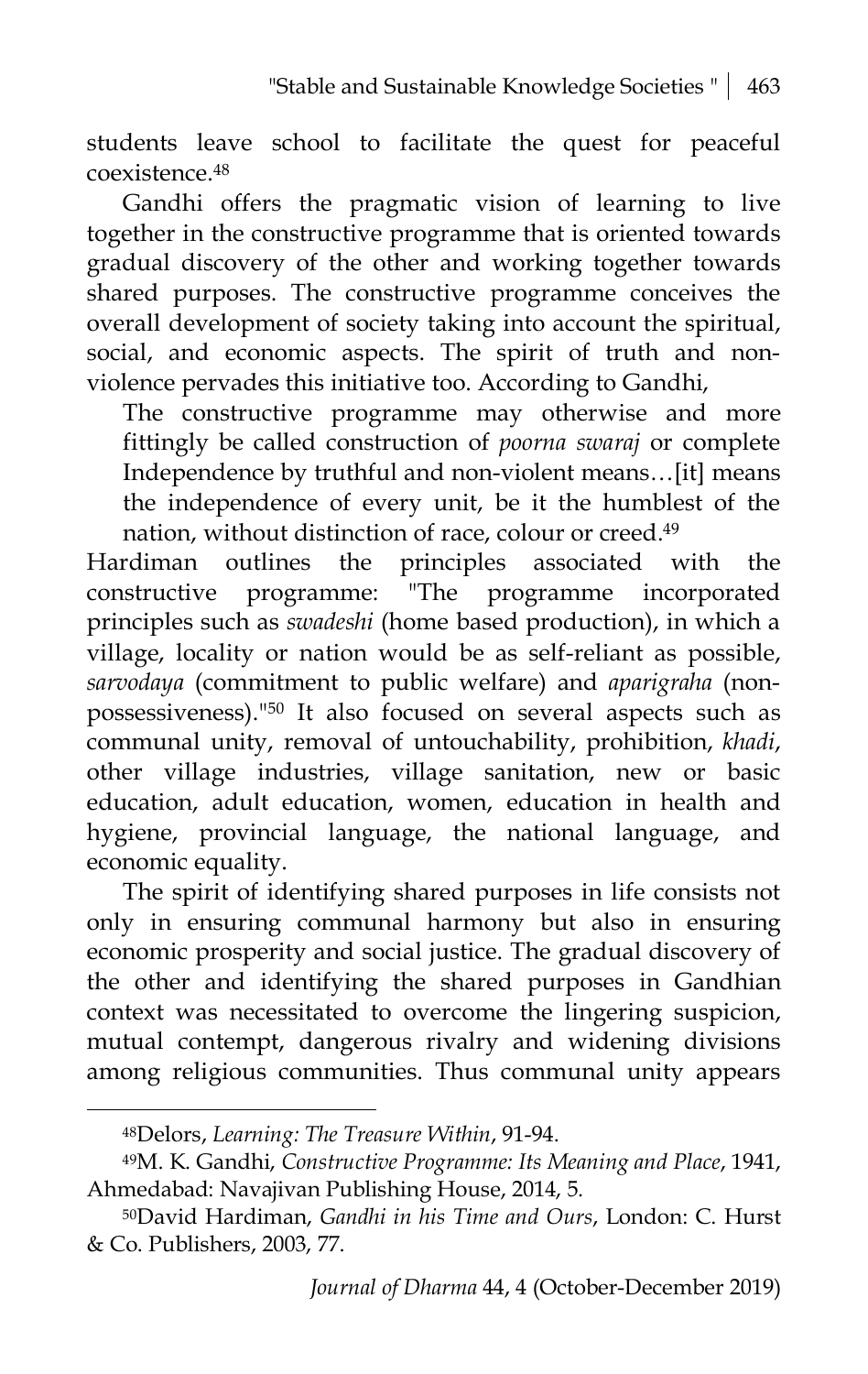first in the list of constructive programme. This unity is not an externally imposed political unity but 'unbreakable heart unity'. As a practical means, he asks the members of the Congress to 'cultivate personal friendship' with persons of other faith. It is this personal friendship and not creation of separate electorates that would bring 'living unity' in India and would remove the despicable practices of segregation practised n the society. Achieving this communal unity will lead to attainment of political unity as its natural fruit.<sup>51</sup> The Gandhian constructive programme also includes programmes for ensuring social justice such as *swadeshi*, *sarvodaya* and the concept of trusteeship. Gandhi states that his idea of swadeshi emphasizes on decentralization and the self-sufficiency of villages. He states, "The broad definition of *swadeshi* is the use of all home-made things to the exclusion of foreign things, in so far as such use is necessary for the protection of home-industry, more especially those industries without which India will become pauperized."52 Emphasizing on the second point of the constructive programme namely Khadi or homespun cloth, Gandhi says, "It means a wholesale *swadeshi* mentality, a determination to find all the necessaries of life in India and that too through the labour and intellect of the villagers."53 Gandhi's idea of trusteeship consists of bridging the disparity of labour and capital, and which leads to a better relationship between the rich and poor. Patil and Lokapur state that "His trusteeship theory involved the transfer of accumulated private wealth to community ownership, where labourers and peasants are co-partners with capitalists and landlords."54

The essence of Gandhian constructive programme is the open-minded discovery of the other to reinterpret learning to live together for knowledge societies. Technology in knowledge

*Journal of Dharma* 44, 4 (October-December 2019)

<sup>51</sup>Gandhi, *Constructive Programme: Its Meaning and Place*, 6.

<sup>52</sup>Gandhi, "Some Knotty Points," in CWMG, Vol. 31, 1969, 248.

<sup>53</sup>Gandhi, *Constructive Programme: Its Meaning and Place*,9.

<sup>54</sup>V. T. Patil and I. A. Lokapur, "Gandhi's Concept of Decentralisation: An Analysis," *Studies on Gandhi*, ed. V. T. Patil, New Delhi: Sterling Publishers, 1983, 120-151, 116.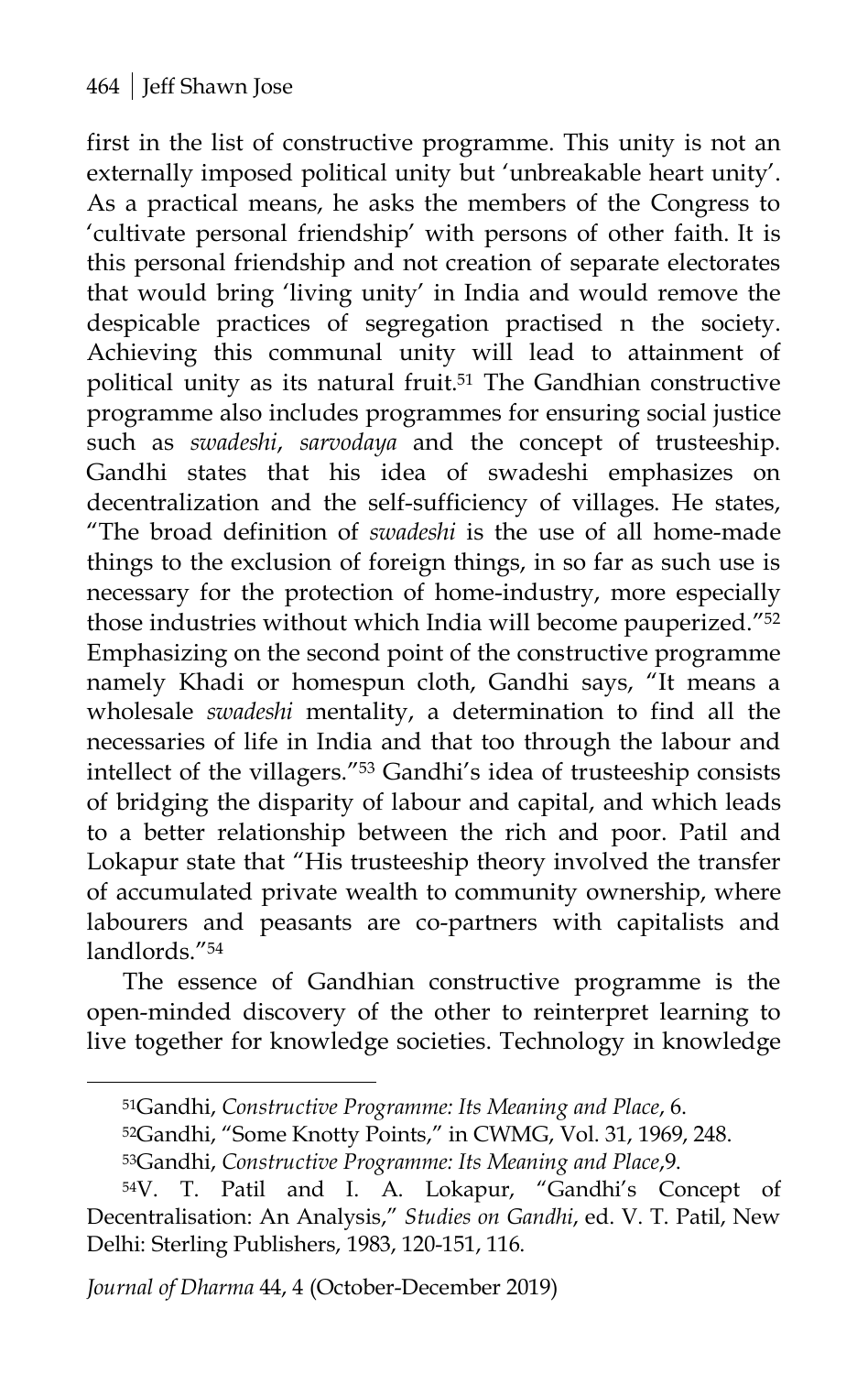societies has created a situation where it is possible to remain disconnected from real human persons and stay connected virtually and get things delivered to our doorsteps. The Gandhian constructive programme emphasizes on the need to remain connected with human persons in real and virtual social networks. Education in a knowledge society would remain incomplete without a proper understanding of social reality. It is the interaction and understanding of the other that plays a vital role in ensuring social harmony. The real-world social networking should motivate the human person not only to connect but to make the world a better place to live in. Rather than using global technology as a tool to exploit local resources for corporate profit, it should be used to ensure economic prosperity by exploring local resources. Thus, Gandhian vision provides the valuable insight for knowledge societies that learning to live together should be thought together with ensuring societal harmony, economic prosperity and social justice.

#### **3.4 Learning to Be and** *Swaraj*

Contrary to the importance given to physical abilities in industrial societies, knowledge societies require all-round development of the individuals, which includes mind and body, intelligence, sensitivity, aesthetic sense, personal responsibility and spiritual values. With the risk of dehumanization by technology and the multitudes of challenges posed by media, education has to enable people to remain in control of their lives and develop their talents by ensuring freedom of thought, judgement, feeling and imagination. Response to these challenges of alienating systems can also be a ground for progress. The source of safeguarding creativity and innovation are the ability to get provoked by the challenges, diversity of people's personalities and their independence and initiative. The quest for social and economic innovation must not be at the cost of imagination and creativity. There is a need to provide the opportunity for discovery and experiment in the fields of aesthetic, artistic, sporting, scientific, cultural and social fields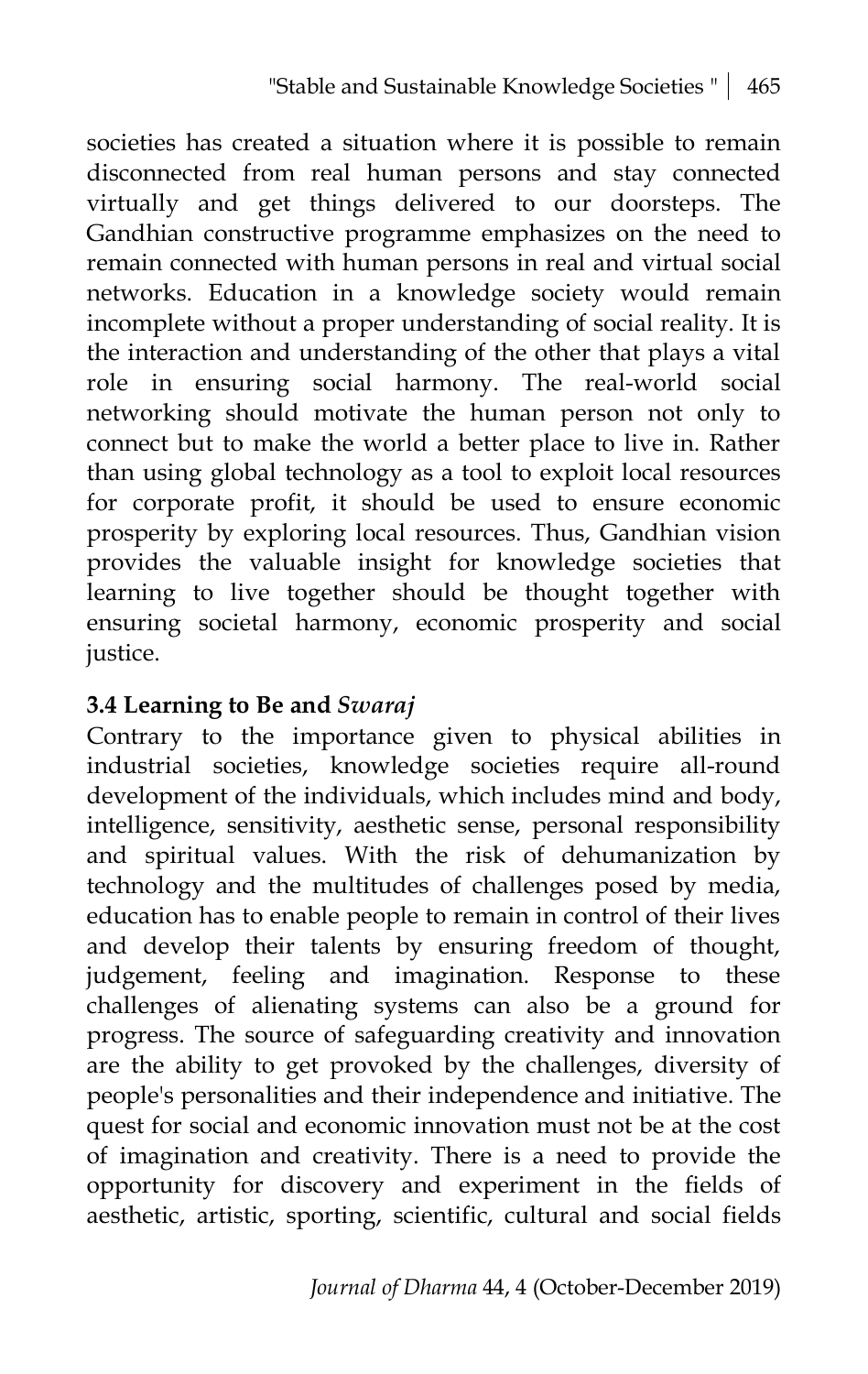and making them aware of the creations of the contemporary and earlier generations. Education should lead one to a continuous maturing of personality and successful working life by ensuring a gradual development, which begins by knowing oneself and then opening to the reality of the other.55

Gandhi's idea of *swaraj* captures the vision of learning to be in its fullest. The overall development of the individual by the discovery and disciplining of the self is the focus of *swaraj*. It is only through knowing oneself that one can open oneself to the other or dream of acquiring complete independence of the society or *poorna swaraj*. In the context of struggle for Indian independence, Gandhi states, "…if we become free, India is free. And in this thought you have a definition of *Swaraj*. It is *Swaraj* when we learn to rule ourselves … *Swaraj* has to be experienced, by each one for himself."56 Experiencing *swaraj* involves individuals attaining self-mastery through self-discipline. Attainment of self-mastery involves the practice of vows,<sup>57</sup> which also displays and inculcates a sense of respect for the traditions. Manisha Barua highlights the fact that together with the traditional vows, Gandhi gave a new outlook and socioreligious context to them by the addition of six more *niyamas* (casual virtues): "*shrama* (bread labour), *aswad* (non-attachment to taste or palate), *swadeshi* (use of the product nearest to one's place), *sarvatra bhaya varjana* (fearlessness), *sparsha bhavana* (removal of all kinds of untouchability by birth or race), *sarva* 

 $\overline{a}$ 

*Journal of Dharma* 44, 4 (October-December 2019)

<sup>55</sup>Delors, *Learning: The Treasure Within*, 94-95.

<sup>56</sup>M. K. Gandhi, *Hind Swaraj*, 1909, Delhi: Rajpal & Sons, 2009, 53.

<sup>57</sup>*Yamas* (cardinal virtues) and *Niyamas* (casual virtues) are the traditional vows. "*Yamas,* the cardinal virtues, according Yoga Shastra are: *ahimsa* (non-violence), *satya* (truth), *asteya* (non-stealing), *brahmacharya* (celibacy), *aparigraha* (non-possession); and the *niyamas* or the casual virtues are, according to the same authority: *shaucha* (bodily purity), *santosha* (contentment), *tapa* (forbearance), *swadhyaya* (study of scriptures), *iswarapranidhana* (resignation to the will of God)." Gandhi, "Hinduism of Today," CWMG, Vol. 29, 1968, 444n1.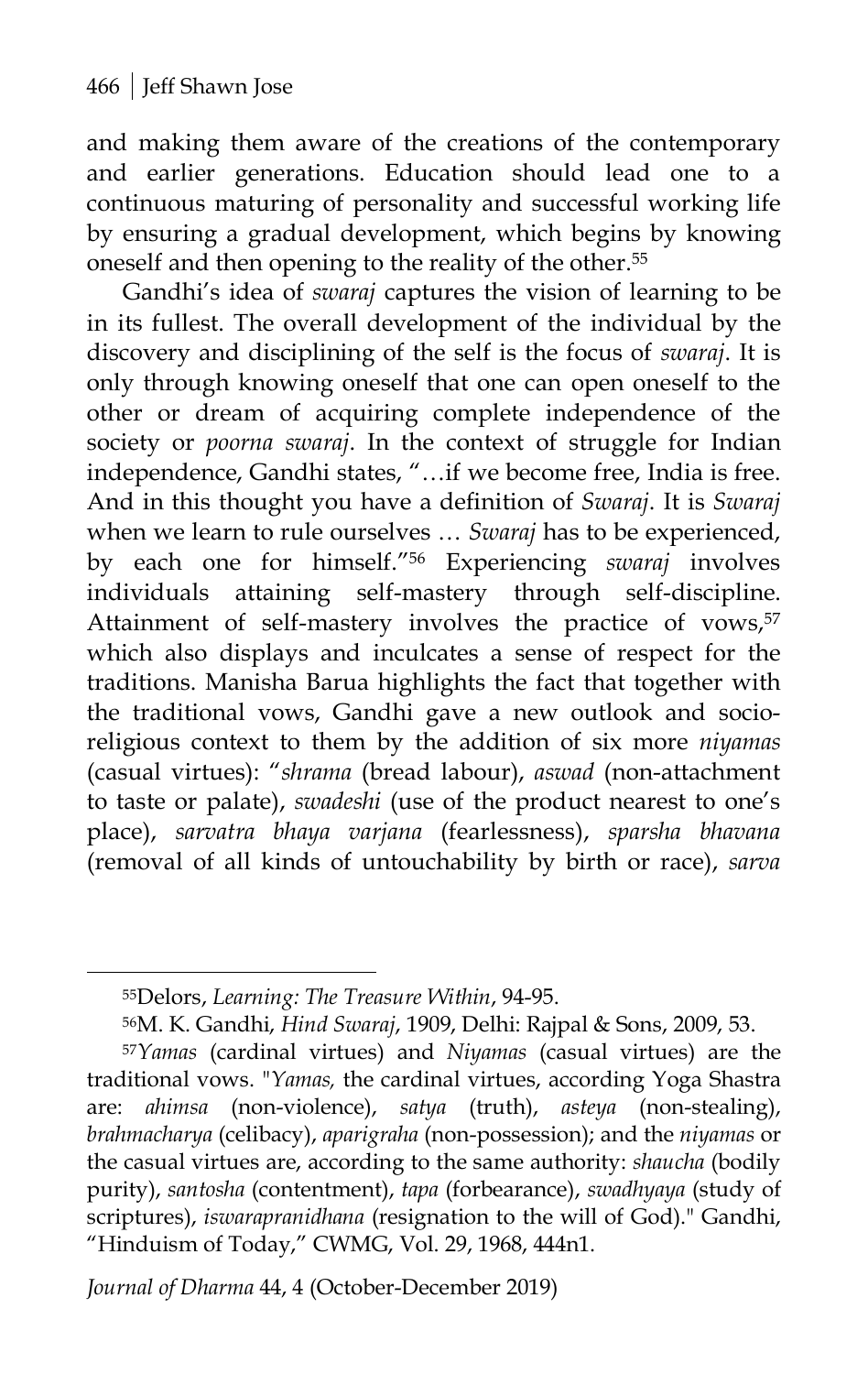*dharma samanatva* (equal respect for all religions).58 Thus Gandhi was both rooted in tradition and open to changes.

The practice of vows helps one to take control of oneself. Gandhi states, "To do at any cost something that one ought to do constitutes a vow."59 Bindu Puri comments on this statement linking vows to virtues, "…Gandhian virtues were also vows or rather one could cultivate virtues by taking vows that is, by strengthening the individual will to do the right thing."<sup>60</sup> Approaching it from a different perspective, she states that virtues are not vows but dispositions of character. The right disposition of character is necessary "…to develop the intellectual ability to 'see' things and others clearly without the distortions caused by self-deception."61 She also makes an interesting observation on taking the vows and the individual's free will. She states that Gandhi "… was not recommending mindless conformity to a law or moral rule but advising them to take the help of vows in order to strengthen their will and avoid the temptation, which prevented the practice of virtue."62 Gandhi would seek full commitment and not 'as far as possible' in taking and persisting with the vows and not "…doubt the necessity of vows for the purpose of self-purification and selfrealisation."63 This leads to the experience of *swaraj*, which escapes the scrutiny of reason. "The reader will not ask me or himself how these vows can possibly advance *swaraj*. It is not a matter for demonstration through reason."64 Gandhi connects the idea of *swaraj* and *satyagraha* in connection with individual and collective freedom. Identifying this relation, Puri observes

<sup>58</sup>Manisha Barua, *Religion and Gandhian Philosophy*, New Delhi: Akansha Publishing House, 2002, 63–64.

<sup>59</sup>M. K Gandhi, *From Yeravda Mandir: Ashram Observances*, 1932, Ahmedabad: Navajivan Publishing House, 1992, 30.

<sup>60</sup>Bindu Puri, *The Tagore-Gandhi Debate on Matters of Truth and Untruth*, New Delhi: Springer, 2015, 54.

<sup>61</sup>Puri, *The Tagore-Gandhi Debate on Matters of Truth and Untruth*, 54. 62Puri, *The Tagore-Gandhi Debate on Matters of Truth and Untruth*, 55. 63Gandhi, *From Yeravda Mandir*, 30.

<sup>64</sup>Gandhi, "Notes," CWMG, Vol. 45, 1971, 249.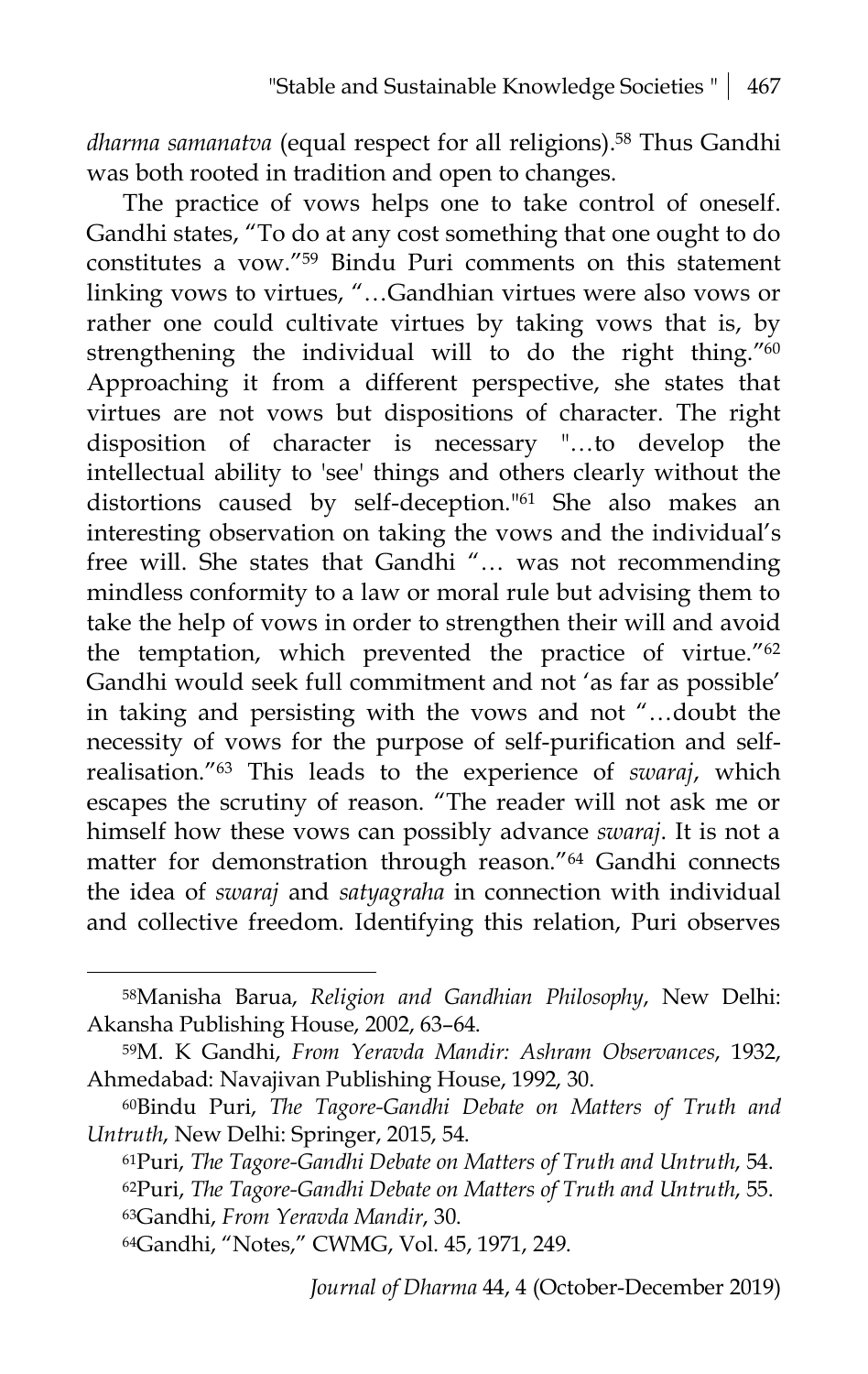that Satyagraha is essential to realize and protect *swaraj*.65 Dalton observes that *satyagraha* as the way to realize *swaraj* also shows the unity of means and end relation, which Gandhian philosophy insists. <sup>66</sup> The realization of *swaraj* as collective freedom through individual self-rule is possible "only by a practice of virtues with pre-eminence given to *ahimsa*/nonviolence."67 Gandhi makes this clear when he writes, "This *satyagraha* is India's distinctive weapon … It is an unfailing source of strength … He who knows its power cannot but use it. Even as the eyelashes automatically protect the eyes, so does *satyagraha*, when kindled, automatically protect the freedom of the soul."68 Another transformation that individual experience in the relation of *swaraj* and *satyagraha* is fearlessness. Puri states, "To pursue truth by non-violently resisting the opposing other one had to completely disregard the concern for oneself or one's possession. In this view, *satyagraha* led an individual to experience freedom from fear for her body, possessions and attachments."69 Thus *swaraj* equips individuals to take control of their lives and assert their freedom rather than surrender to external influences.

The essence of the Gandhian idea of *swaraj* to reinterpret learning to be is the diligent discovery of the self. A striking feature of the knowledge societies is the free flow of information. Maintaining the veracity of information and implementing proper checks and balances are continuously turning out to be ineffective. The human person is increasingly externally controlled to influence public and private decision making by manufacturing and propagation of disinformation and fake news and unethical breach into personal information for userspecific advertisements. The Gandhian idea of *swaraj* is an

*Journal of Dharma* 44, 4 (October-December 2019)

<sup>65</sup>Puri, *The Tagore-Gandhi Debate on Matters of Truth*, 147-153.

<sup>66</sup>Dalton, Dennis. *Gandhi's Power: Nonviolence in Action*, New Delhi: Oxford University Press, 1998, 25.

<sup>67</sup>Puri, *The Tagore-Gandhi Debate on Matters of Truth*, 149.

<sup>68</sup>Gandhi, "Speech at Gujarat Political Conference-I," CWMG, Vol. 14, 1965, 64.

<sup>69</sup>Puri, *The Tagore-Gandhi Debate on Matters of Truth*, 150.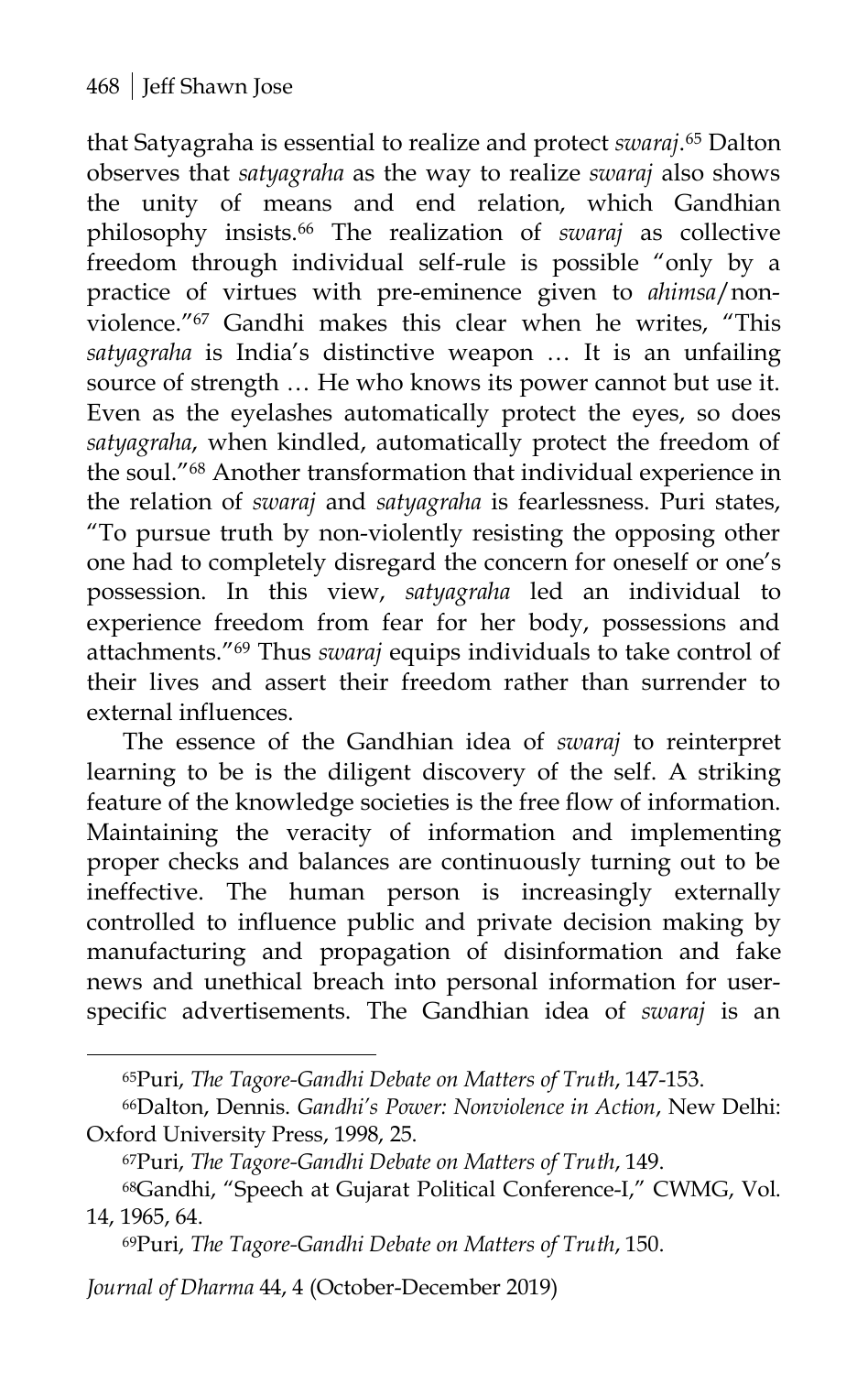essential reminder for human persons to regain control of themselves in the context of knowledge societies. Educational systems in knowledge societies have to focus on human persons and nurture their ability to take control of their lives and attain self-mastery. Contextual and pragmatic means have to be explored to practice self-discipline and attain self-mastery. Rather than making one ease into the enormity and uniformity of the global village, they have to be taught to explore the uniqueness and diversity of the local context.

#### **4. Conclusion**

Gandhian philosophy and practice, when analysed through the prism of four pillars of education, refracts with hues of insights for education in knowledge societies. These insights inspire and prepare one to undertake four discoveries essential for a human person in a knowledge society based on UNESCO's four pillars of education and Gandhian *Nai Talim*, ashrams, constructive programme and *swaraj*. The four discoveries are: creative and contextual discovery of academic subjects and vocational training, committed discovery of technical and life skills, the open-minded discovery of the other diligent discovery of the self. Rather than being passive spectators and meek collaborators of the technological marvels of the knowledge society, these discoveries assist the human person to be actively involved with inner freedom, confidence, skills, creativity and openness to the other. Moreover, these discoveries assist in response to unprecedented challenges posed by the knowledge societies. The contextual discovery of academic subjects and vocational training encourages one to systematically update oneself to the regular and novel innovations in academic and technological fields. This also helps one to remain rooted to context yet open to change rather than getting washed away by the dominant global narratives. The discovery of technical and life skills enable one to research the available information and explore the potential of technology to manage the present better, plan and envision the future of humanity in areas such as urban and rural planning, healthcare, employment opportunities and social security. An